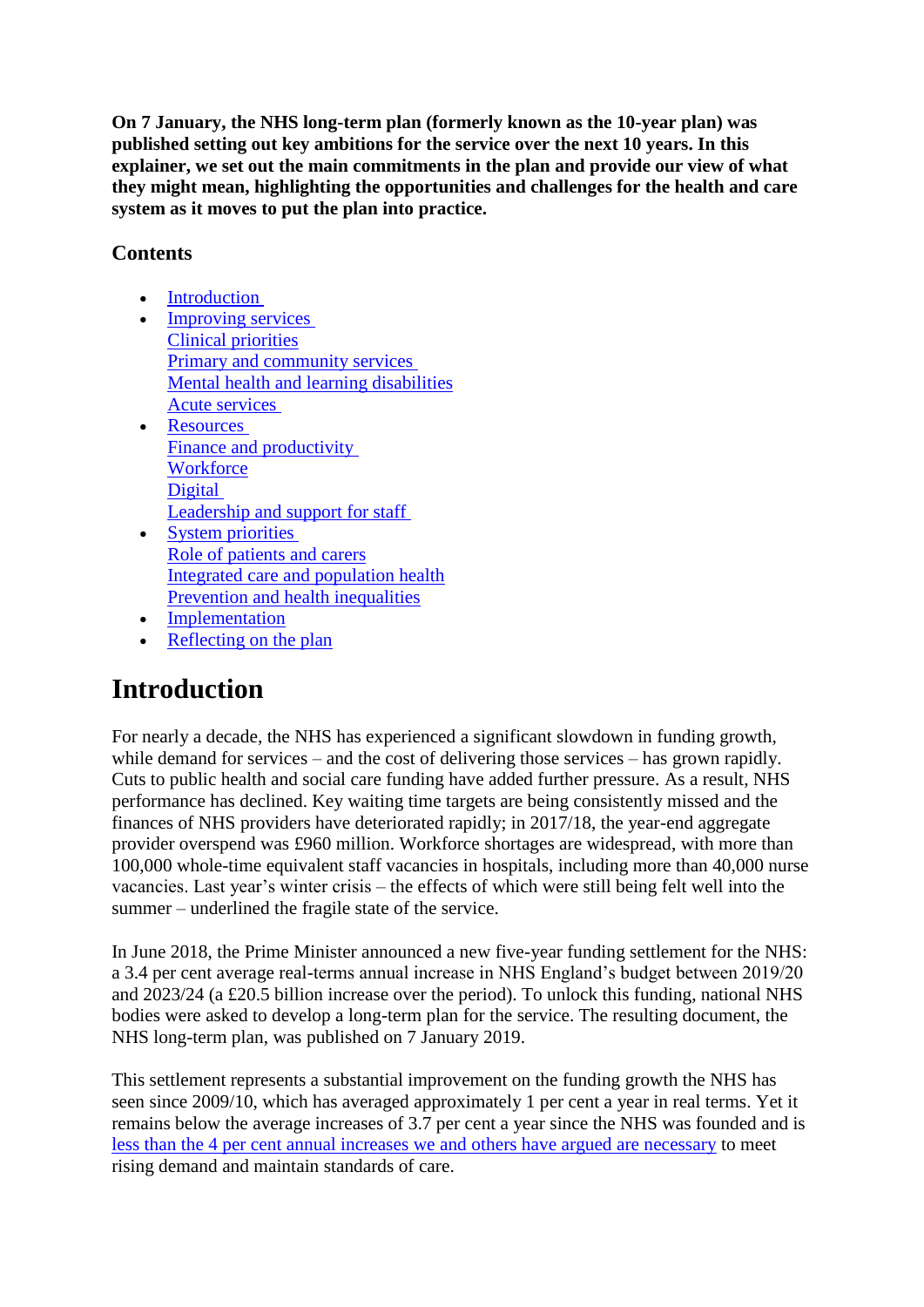

#### NHS funding 2019/20 to 2023/34

The plan builds on the policy platform laid out in the *NHS five year forward view* (Forward View) which articulated the need to integrate care to meet the needs of a changing population. This was followed by subsidiary strategies, covering general practice, cancer, mental health and maternity services, while the new models of care outlined in the Forward View have been rolled out through a programme of vanguard sites.

It is important to stress that the funding settlement applies to NHS England's budget only. This means that some important areas of NHS spending included in the Department of Health and Social Care's budget – such as capital and education and training – are not covered by it. Local authority public health spending and social care are also excluded. Consequently, it is a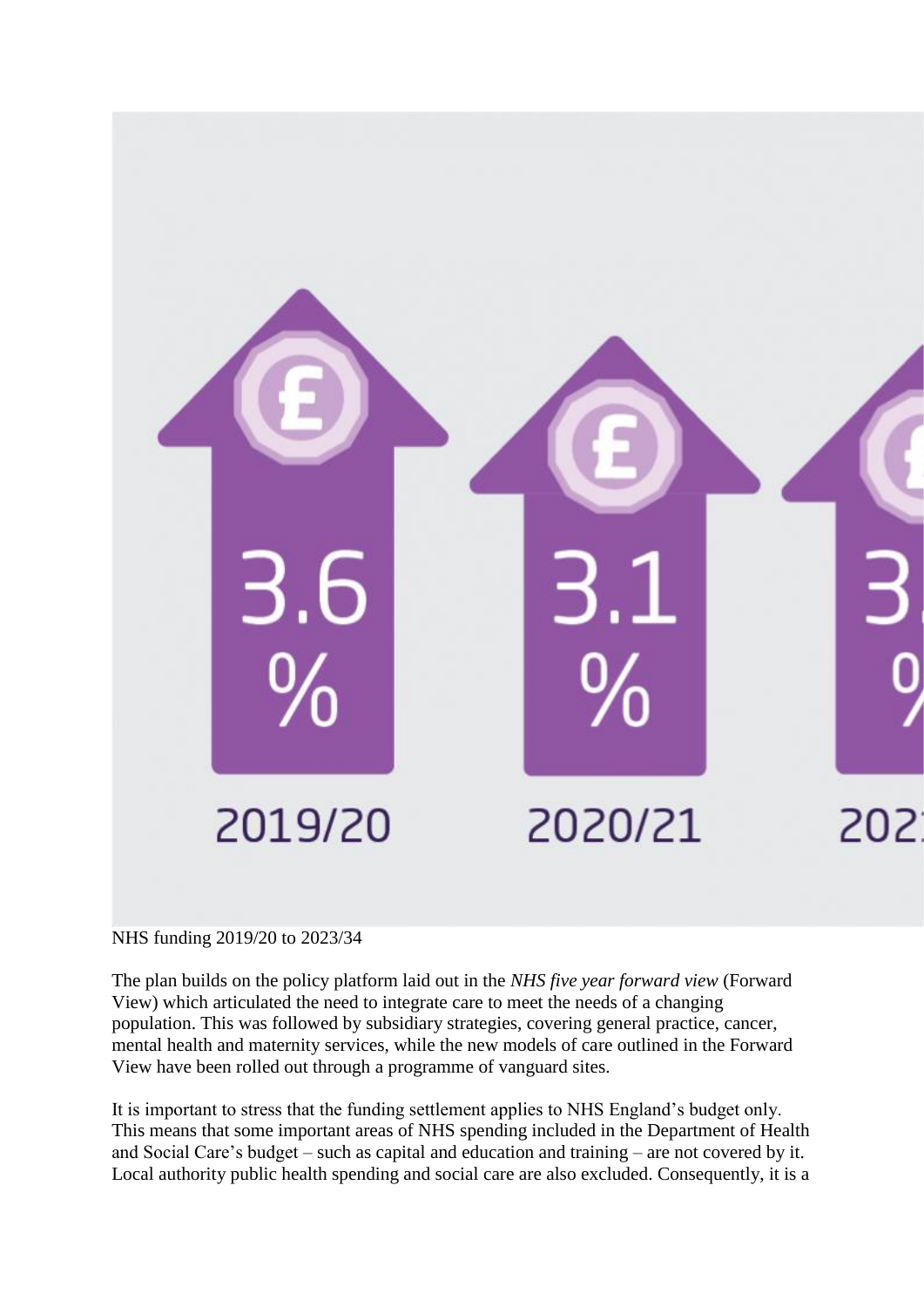plan for the NHS, not the whole health and care system. While it seeks to strengthen the NHS's contribution in areas such as prevention, population health and health inequalities, the plan is clear that real progress in these areas will also rely on action elsewhere. The Spending Review, which is due to be published later this year and will outline the funding settlement for local government including social care and public health, will therefore have an important impact on whether wider improvements in population health can be delivered, as will the Green Papers on social care and prevention when they are eventually published.

# **Improving services**

#### **Clinical priorities**

Perhaps the most striking commitments in the plan relate to a group of clinical priorities, chosen for their impact on the population's health and where outcomes often lag behind those of other similar advanced health systems. These priorities include cancer, cardiovascular disease, maternity and neonatal health, mental health (see separate section below), stroke, diabetes and respiratory care. There is also a strong focus on children and young people's health.



Cancer, cardiovascular disease, maternity and neonatal health, and mental health, are just some of the clinical priorities outlined in the plan.

In cancer care, the plan aims to boost survival by speeding up diagnosis. It includes a package of measures to extend screening and overhaul diagnostic services with the aim of diagnosing 75 per cent of cancers at stages I or II by 2028. A review of cancer screening programmes and diagnostic capacity will also be undertaken to report back in the summer. In 2020, a new waiting time standard will be introduced requiring that most patients get a clear 'yes' or 'no' diagnosis for suspected cancer within 28 days of referral by a GP or screening.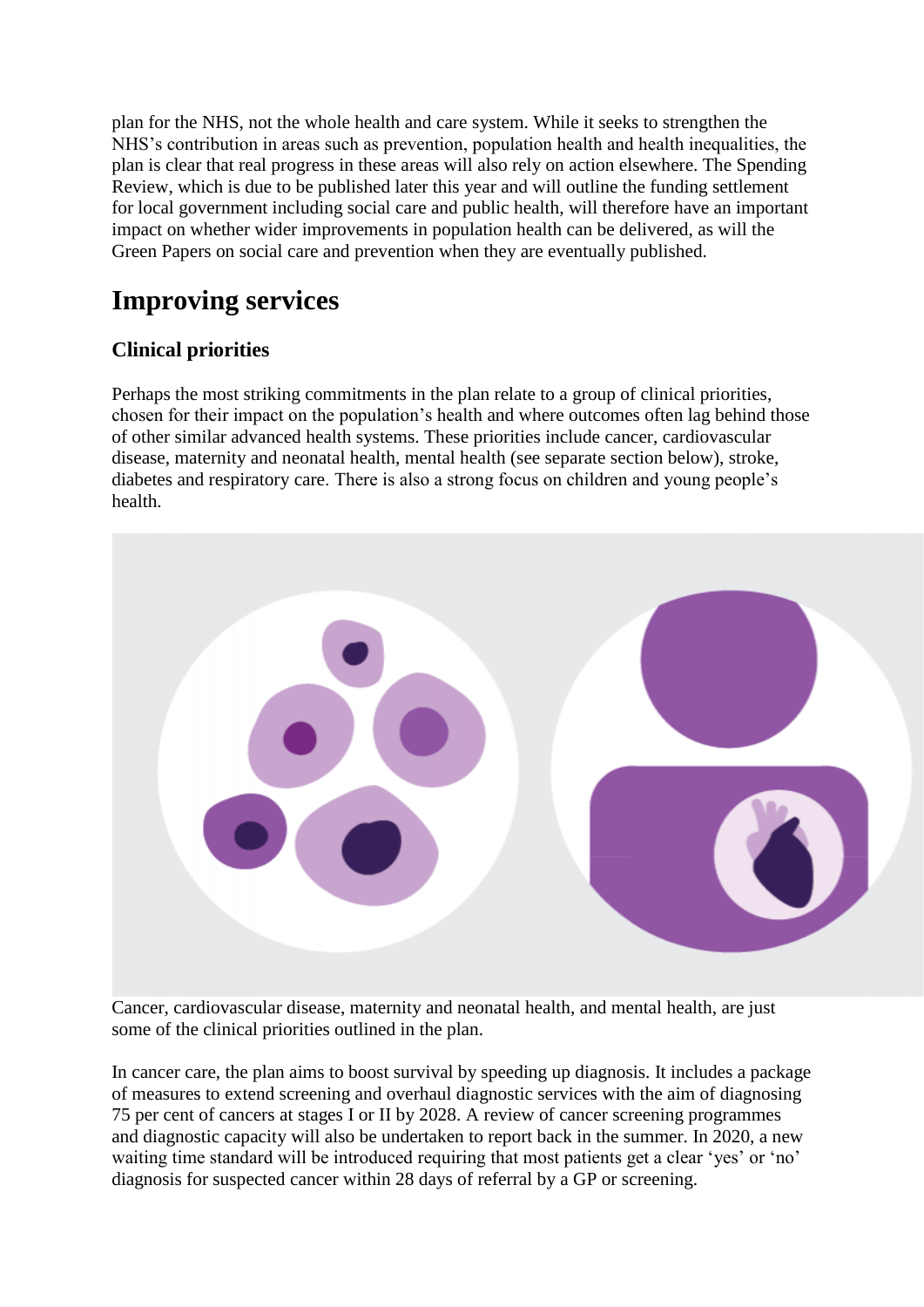The maternity and neonatal section builds on the measures being implemented following the National Maternity Review with the aim of halving still births, maternal mortality, neonatal mortality and serious brain injury in newborn babies by 2025. Among a range of commitments, continuity of care during pregnancy, birth and after birth will be improved, bed capacity in intensive neonatal care will increase in areas where this is currently lacking and mental health services and other support for pregnant women and new mothers will be improved.

The plan sets out a number of actions to improve detection and care for people with cardiovascular disease (CVD) and respiratory disease, prevent diabetes and improve stroke services. The aim is to prevent up to 150,000 cases of heart attack, stroke and dementia over the next 10 years. In addition to the focus on maternity and neonatal services, specific commitments are included to improve outcomes for children with cancer, increase support for children with learning disabilities and autism and improve children and young people's mental health services (see below). A new children and young people's transformation programme will oversee the delivery of the commitments relating to children and young people.

#### **The King's Fund's view**

National leaders deserve credit for targeting measurable improvements in health outcomes and the focus on child health is very welcome. These commitments will save lives and improve the lives of patients but the big question is whether they can be delivered. This will depend on increasing workforce capacity, especially in primary care, investment in diagnostic equipment and clear national leadership. There is also a question about how a change agenda organised around single diseases can be implemented in a way that meets the needs of the growing number of people living with multiple long-term conditions.

#### **Primary and community services**

In line with the Forward View and the *General practice forward view*, improving care outside hospitals is one of the headline commitments in the plan. Encouragingly, the plan backs this goal with money: by 2023/24, funding for primary and community care will be at least £4.5 billion higher than in 2019/20 – ensuring that their share of NHS spending increases over the period.

The plan confirms that general practices will join together to form primary care networks – groups of neighbouring practices typically covering 30–50,000 people. Practices will enter network contracts, alongside their existing contracts, which will include a single fund through which network resources will flow. Primary care networks will be expected to take a proactive approach to managing population health and from 2020/21, will assess the needs of their local population to identify people who would benefit from targeted, proactive support. To incentivise this, a 'shared savings' scheme is proposed, under which networks will benefit financially from reductions in accident and emergency (A&E) attendances and hospital admissions. The existing incentive scheme for GPs – the Quality and Outcomes Framework (QOF) – will also see 'significant changes' to encourage more personalised care.

There is also a strong emphasis on developing digital services so that within five years, all patients will have the right to access GP consultations via telephone or online. Primary care networks will also roll out the successful approach pioneered by the enhanced health in care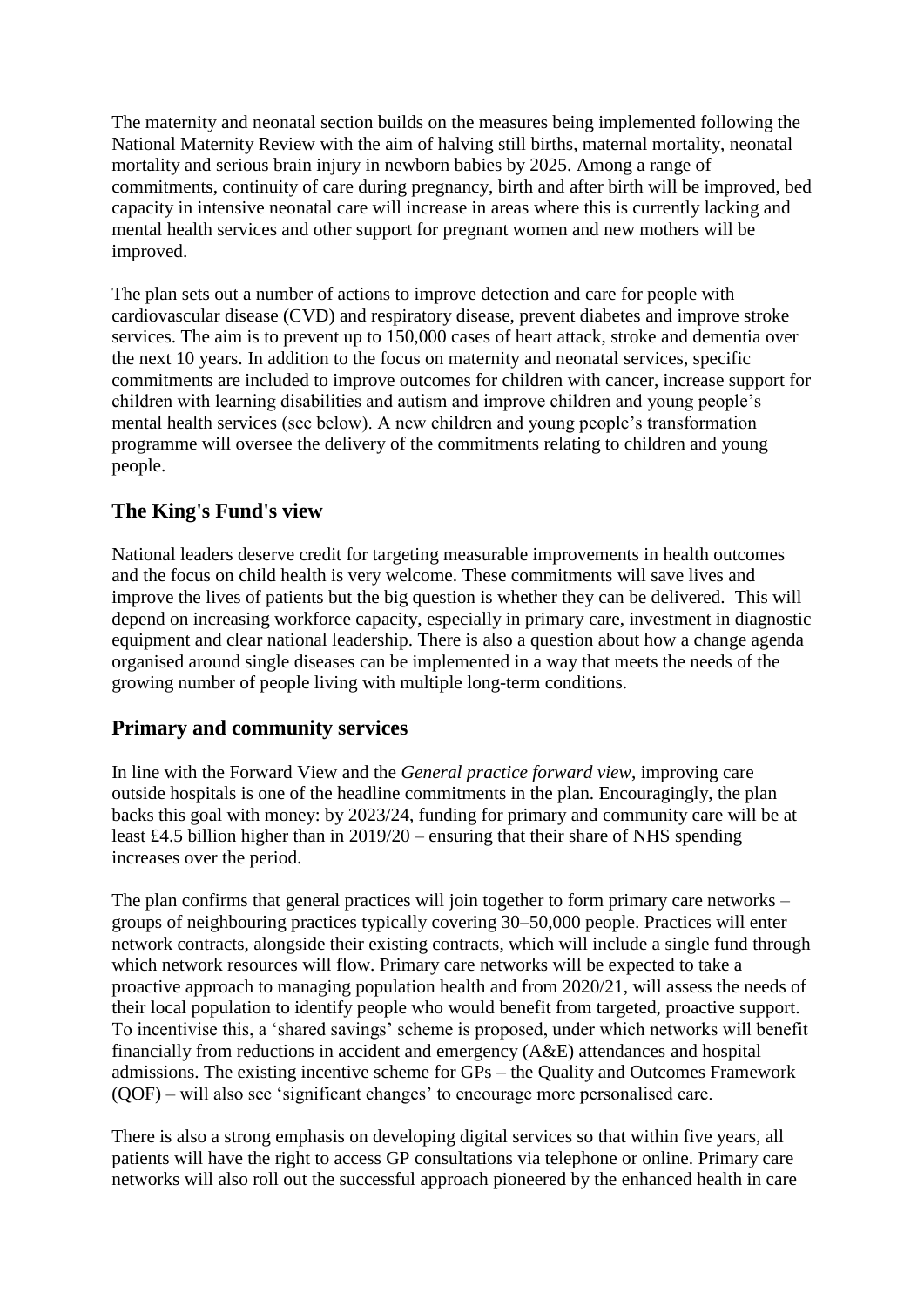homes vanguards so that by 2023/24, all care homes are supported by teams of health care professionals (including named GPs) to provide care to residents and advice to staff.

Alongside primary care networks, the plan commits to developing 'fully integrated community-based health care'. This will involve developing multidisciplinary teams, including GPs, pharmacists, district nurses, and allied health professionals working across primary care and hospital sites. Over the next five years, all parts of the country will be required to increase capacity in these teams so that crisis response services can meet response times set out in guidelines by the National Institute for Health and Care Excellence (NICE). Access to social prescribing will be extended, with more than 1,000 trained link workers in place by the end of 2020/21.

#### **The King's Fund's view**

The continued focus on primary and community services, backed by a clear funding commitment, is very welcome but will be a challenge to deliver. International evidence shows that collaboration in primary care takes time; strong relationships, a shared vision and effective leadership are all crucial. Much rests on primary care networks which are still a relatively untested model. In the coming months, a number of details will need to be clarified and workforce capacity remains a key issue, both in general practice and community services.

#### **Mental health and learning disabilities**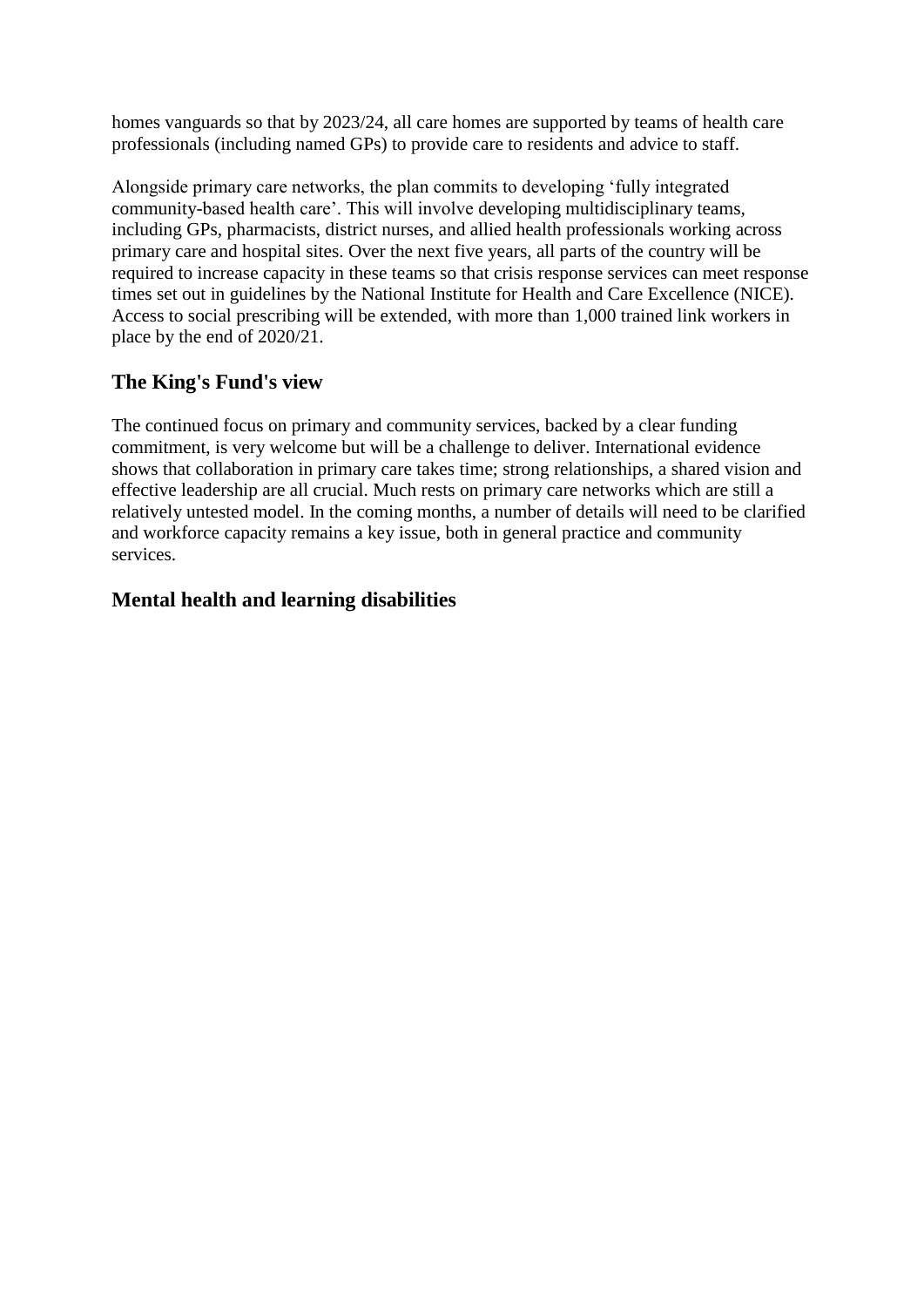

As with primary and community services, national leaders have used the long-term plan to reassert their commitment to improving mental health services, both for adults and for children and young people. This begins with funding: the plan reaffirms that mental health funding – provided through a ring-fenced investment fund – will outstrip total NHS spending growth in each year between 2019/20 and 2023/24 so that by the end of the period, mental health investment will be at least £2.3 billion higher in real terms.

In adult services, the plan signals an extension of commitments in the *Five year forward view for mental health* beyond 2020/21 to 2023/24. It aims to create a more comprehensive service system – particularly for those seeking help in crisis – with a single point of access for adults and children and 24/7 support with appropriate responses across NHS 111, ambulance and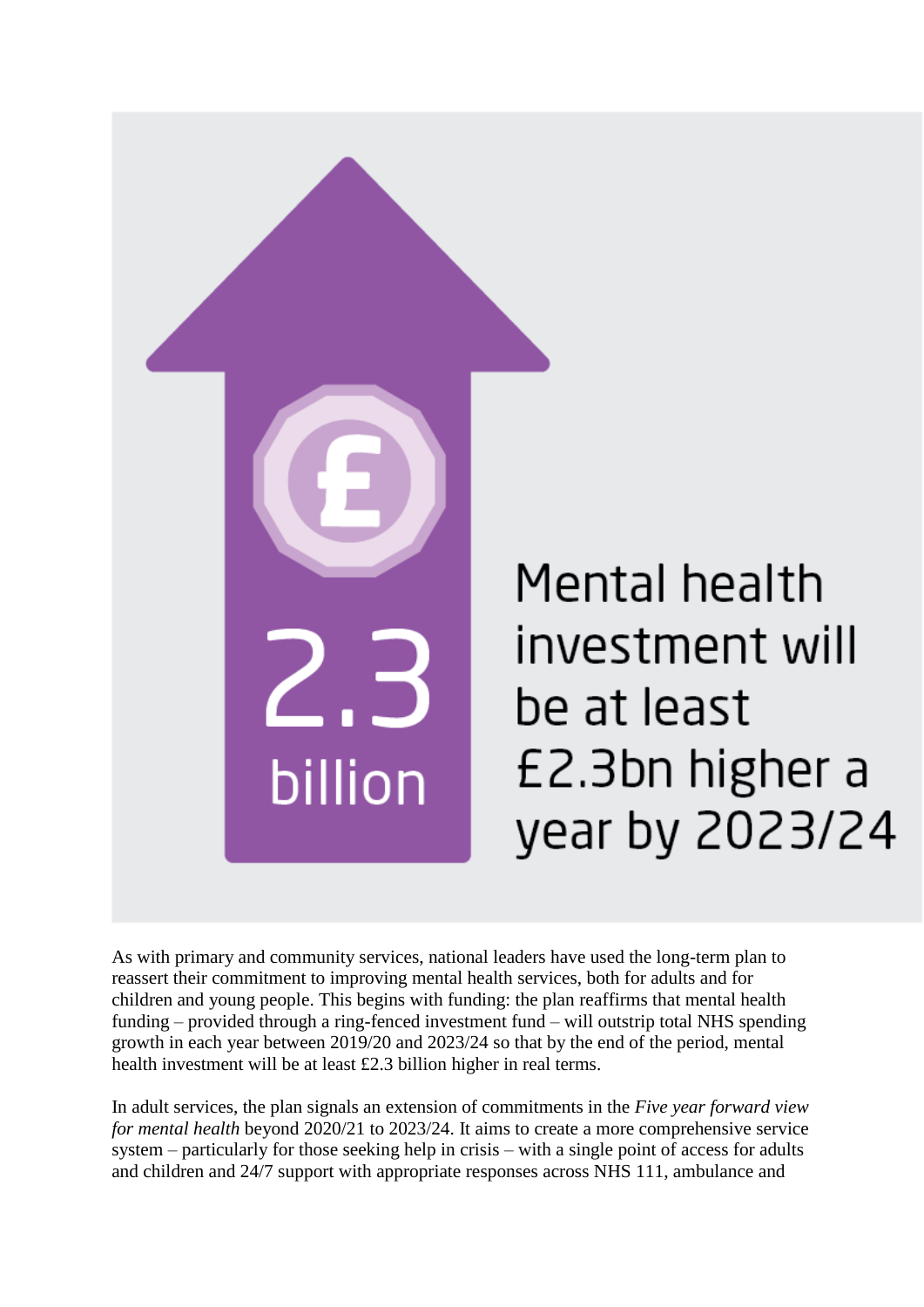A&E services. It also highlights the need for capital investment, as identified by a recent review of the Mental Health Act, to ensure suitable therapeutic environments for inpatients.



Similarly, the plan commits to a significant expansion of services for children and young people in line with the proposals outlined in the Green Paper on young people's mental health – for example, the creation of 'mental health support teams' in schools. To support these changes, the plan mandates that investment in children and young people's mental health provision will grow faster than the overall NHS budget and total mental health spending.

There are two significant commitments to developing new models of care. The first is to create a comprehensive offer for children and young people, from birth to age 25, with a view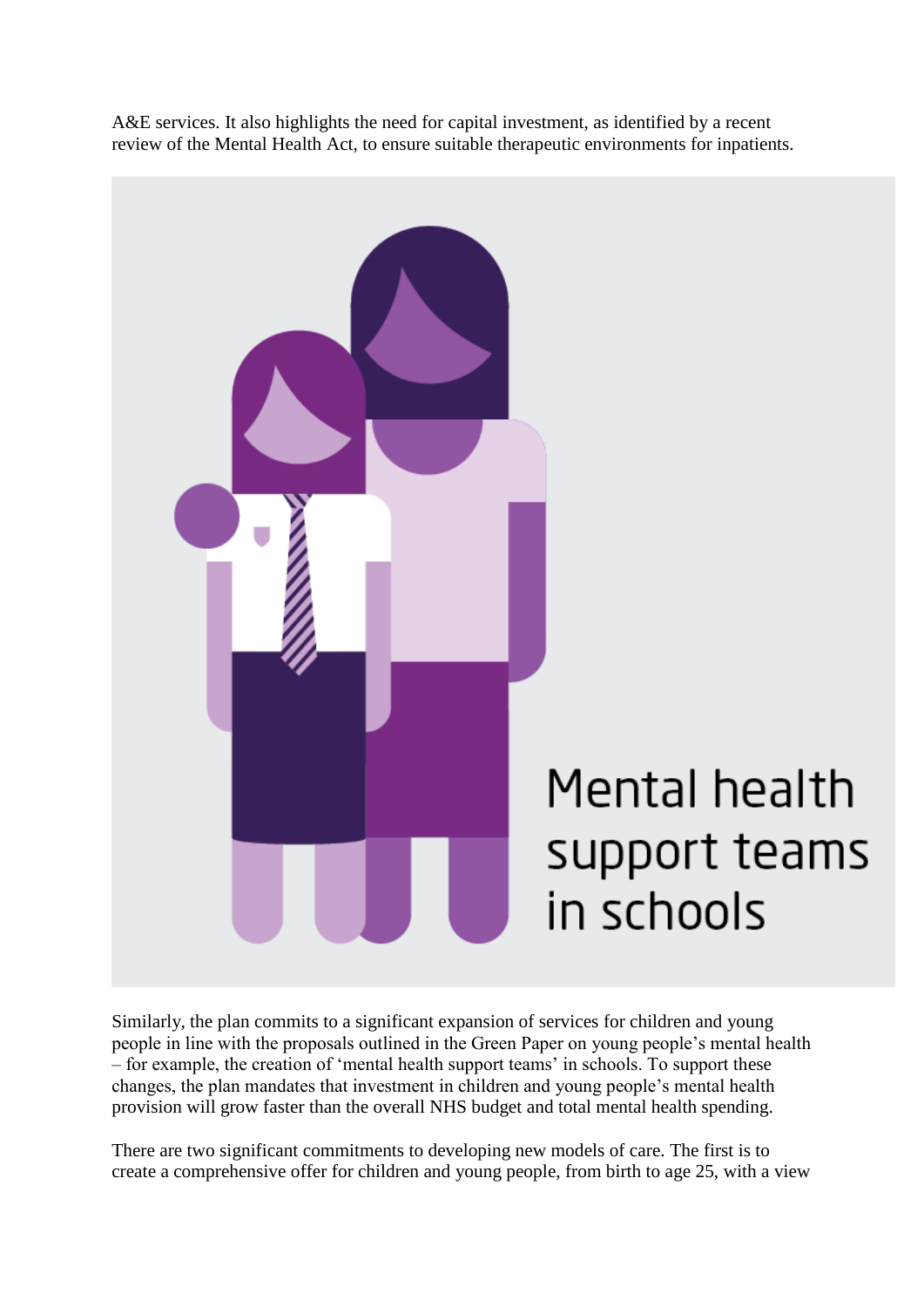to tackling problems with transitions of care. The second is to redesign core community mental health services by 2023/24, reinforcing components such as psychological therapies, physical health care and employment support, as well as introducing personalised care and restoring substance misuse support within NHS mental health services. These commitments will be backed up by new waiting time standards covering emergency mental health services by 2020, children and young people's mental health services and, over the next decade, adult community mental health treatment.

There is also a strong focus on improving care for people with learning disabilities and autism. Commitments include increasing access to support for children and young people with an autism diagnosis, developing new models of care to provide care closer to home and investing in intensive, crisis and forensic community support. The aim is that, by 2023/24, inpatient provision for people with learning difficulties or autism will have reduced to less than half of the 2015 level.

#### **The King's Fund's view**

The continued commitment to mental health services, and consistency of direction, is positive. Focusing on comprehensive support recognises that mental health services work best when integrated with each other and the wider health and care system. Improving core community mental health services has been neglected in previous plans and represents a significant (although as yet undefined) commitment. Proposals for a funding ring fence reflect ongoing concerns that some funding intended for mental health services may not be reaching the front line. The plan's focus on acute mental health services in particular will depend on recruiting enough appropriately skilled staff.

#### **Acute services**

#### **Urgent and emergency care**

The plan includes a significant package of measures aimed at reducing pressures on A&E departments. Many of the measures build on previous initiatives, including the introduction of clinical streaming at the front door to A&E and the roll-out of NHS 111 services across the country.

The plan commits to rolling out urgent treatment centres (UTCs) across the country by 2020 so that urgent care outside hospitals becomes more consistent for patients. UTCs will be GPled facilities and will include access to some simple diagnostics and offer appointments bookable via NHS 111 for patients who do not need the expertise available at A&E departments. Alongside this, the plan aims to improve the advice available to patients over the phone and extend support for staff in the community by introducing a multidisciplinary clinical assessment service (CAS) as part of the NHS 111 service in 2019/20.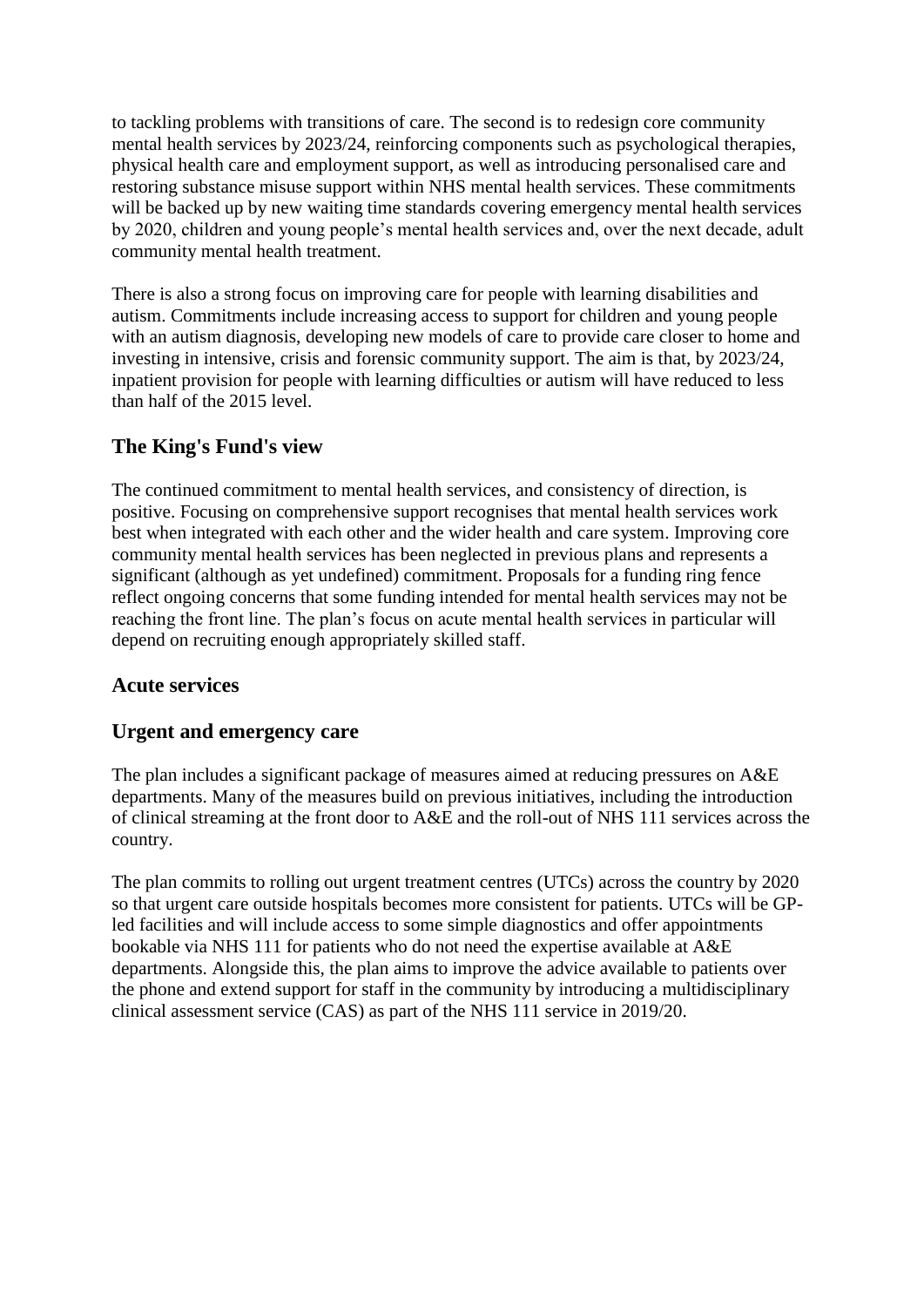

Over the same timeframe, all major A&E departments will introduce same day emergency care (also known as ambulatory emergency care). This will see some patients admitted from A&E undergo diagnosis and treatment in quick succession so that they can be discharged on the same day, rather than staying in hospital overnight. The plan estimates that up to onethird of all people admitted to hospital in an emergency could be discharged on the same day by rolling out this model. Despite ongoing concerns about operational performance in emergency care, the plan does not make any commitment on the four-hour A&E target, postponing any decision to restore performance standards until the Clinical Review of Standards reports in the spring.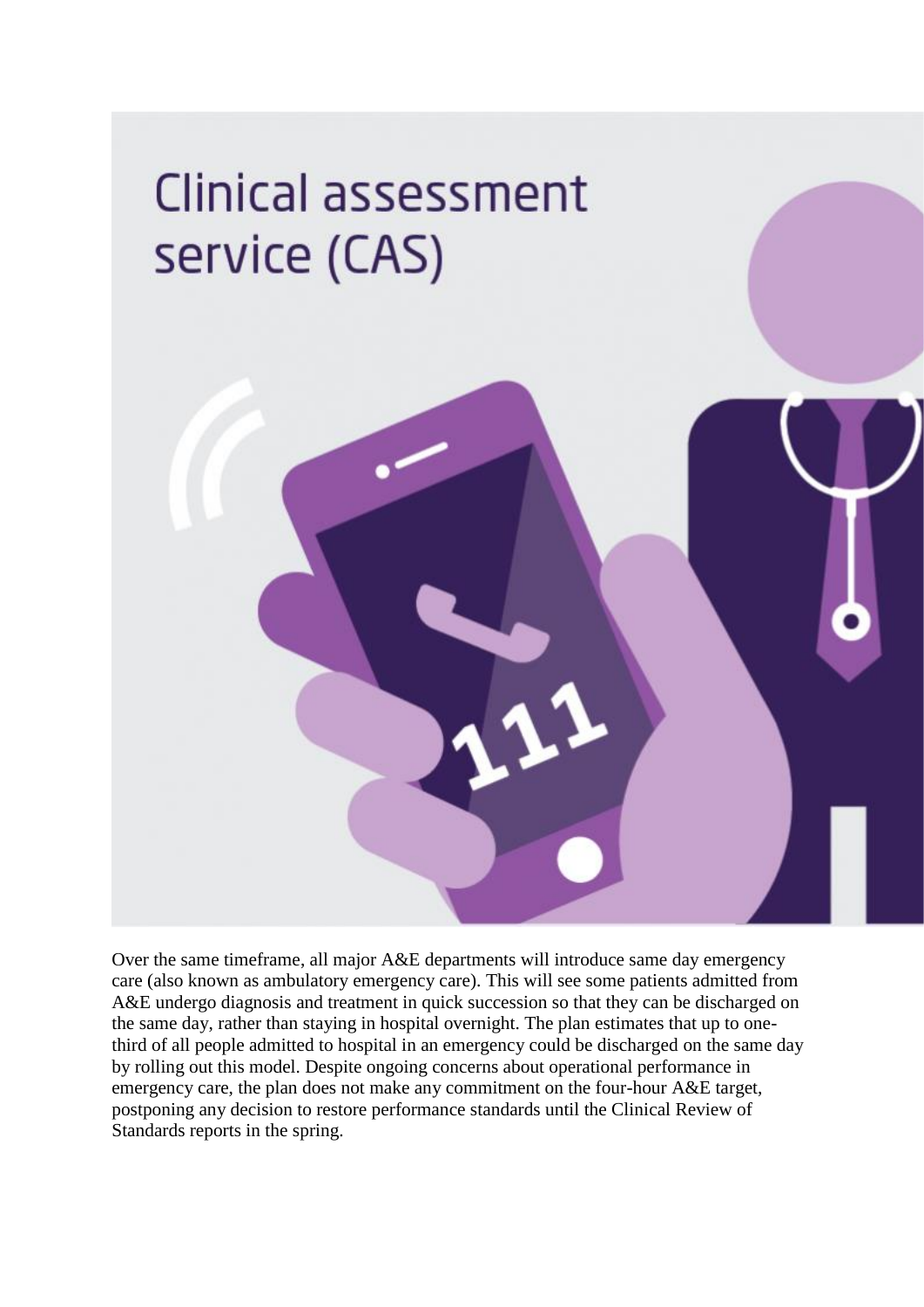

Ambulance services are tasked with implementing the recommendations of a recent review of operational performance led by Lord Carter and will be subject to a new commissioning framework.

#### **Wider acute services**

Unlike some previous NHS strategies, the long-term plan does not assume that moves to strengthen primary and community care will reduce demand for inpatient hospital care. Instead, its plans for hospital bed numbers and staffing assume that acute care will grow broadly in line with the past three years (although the plan does not specify what figure it is using for this).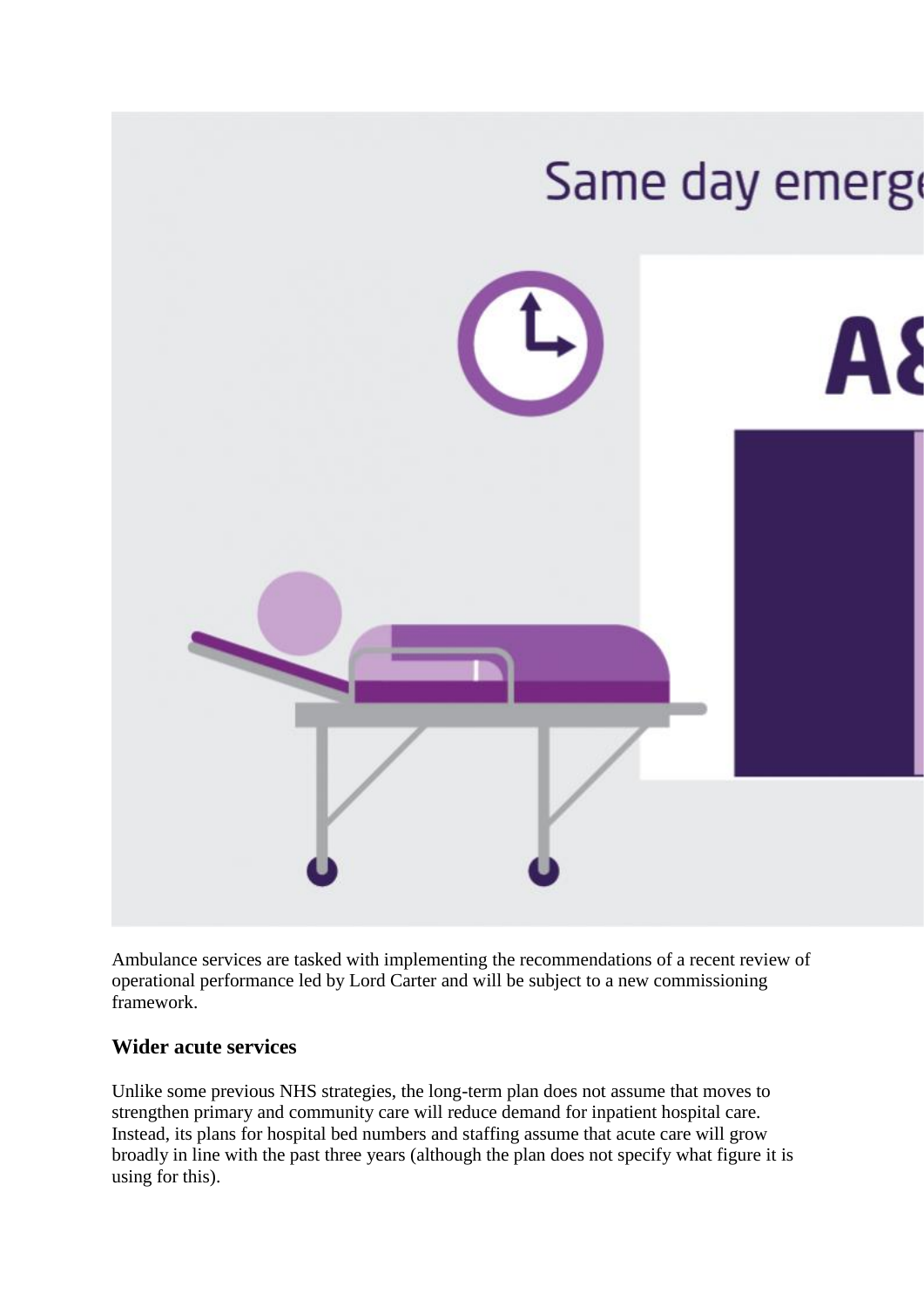The plan includes an ambitious pledge to use technology to fundamentally redesign outpatient services over five years. The aim is to avert up to a third of face-to-face consultations in order to provide a more convenient service for patients, free up staff time and save £1.1 billion a year if appointments were to continue growing at the current rate. It is not yet clear what this redesign will involve.

Although the plan notes that these changes will have implications for how waiting times performance is calculated, there is no commitment to meet the 92 per cent target for 18-week waits. Instead, over five years, the volume of planned activity will increase year-on-year to reduce long waits and cut the number of people on the waiting list (currently more than 4 million). The commitment to reduce long waits is given teeth by the reintroduction of fines for providers and commissioners where patients wait 12 months or more.

Reducing delayed discharges from hospital remains a priority. The plan aims to [cut the](https://www.kingsfund.org.uk/publications/delayed-transfers-care-quick-guide)  [average number of daily delayed transfers of care \(DTOC beds\)](https://www.kingsfund.org.uk/publications/delayed-transfers-care-quick-guide) to around 4,000 and maintain that level over the next two years before reducing it further (DTOC beds averaged 4,580 in November 2018). Changes to primary and community care may help here, although investment in social care will also be crucial.

The plan signals changes to the configuration of hospital services. NHS Improvement will back hospitals that want to split their services into 'hot' and 'cold' sites (for emergency and planned work respectively). Trusts will be supported to collaborate to improve services (for example, through provider groups) and, where appropriate, formal mergers will be greenlighted. Further consolidation of specialist stroke services is also signalled and there is a commitment to a standard delivery model for smaller acute hospitals serving rural populations.

#### **The King's Fund's view**

The plan is consistent with recent policy in signalling continued change for acute services. The relatively cautious assumptions about demand for inpatient care should avoid a repeat of local plans being predicated on unrealistic reductions in bed numbers. Patients will notice changes to the front door of the urgent care system and to the configuration of hospitals in some places. It remains to be seen whether some of these changes – particularly those that rely on deploying technology – can be delivered and whether they will enable providers to improve performance. Expectations about waiting times will only become clear when the clinical review of standards is published.

### **Resources**

#### **Finance and productivity**

Although on current forecasts the NHS as a whole is [expected to be in balance in 2018/19,](https://www.kingsfund.org.uk/publications/how-nhs-performing-december-2018) many individual providers and commissioners are struggling to eliminate deficits. When the Prime Minister announced the new funding settlement, she was clear that, over time, all NHS organisations should get back into balance. The penultimate chapter of the plan sets out how this will be achieved.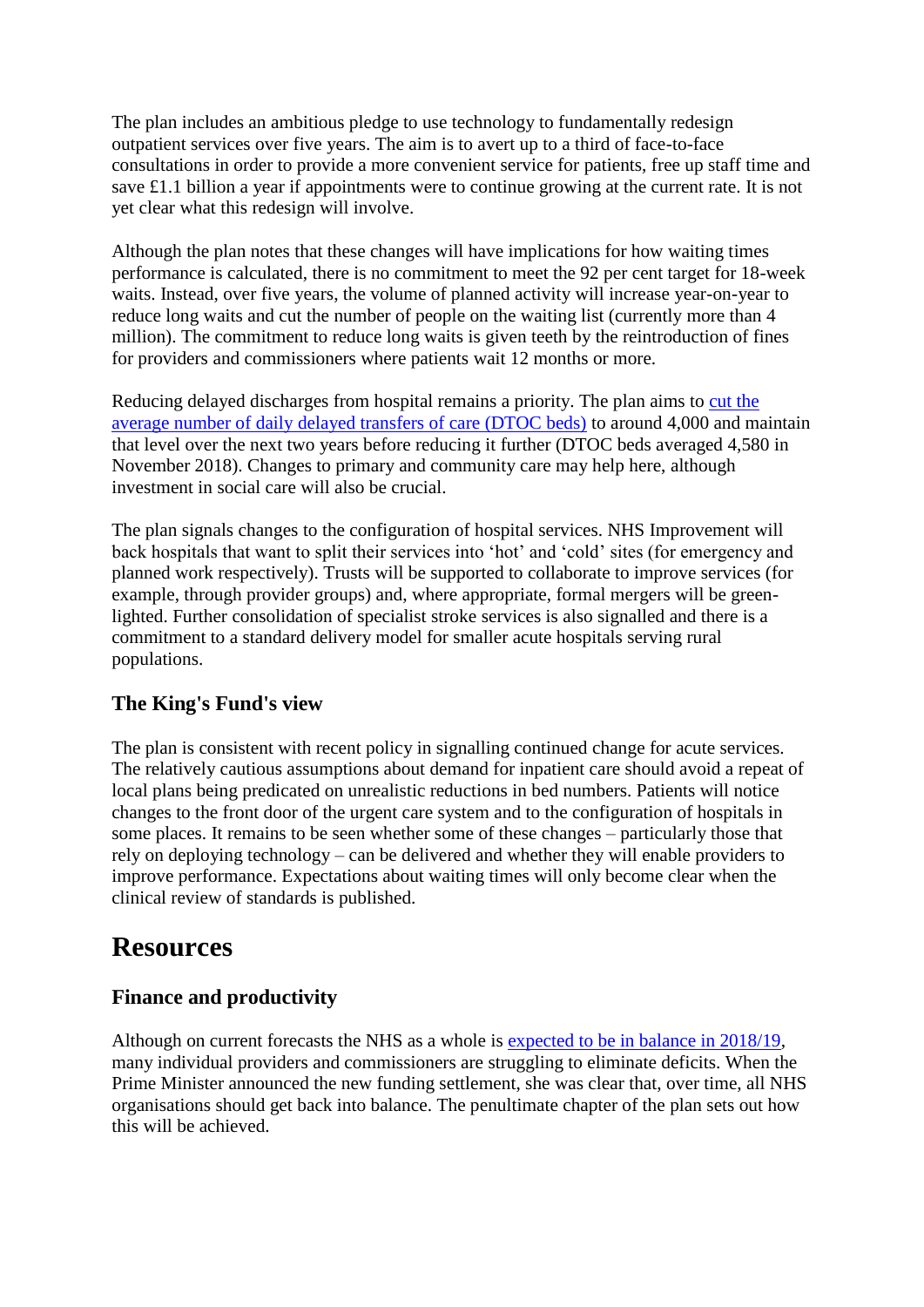There are commitments to return the provider sector to balance by 2020/21 and for all NHS organisations (commissioners and providers) to balance by 2023/24. To achieve this, NHS Improvement will deploy an accelerated turnaround process in the 30 worst financially performing trusts and a new financial recovery fund, initially £1.05 billion, will also be created for trusts in deficit who sign up to their control totals. Much of the detail relating to these initiatives is left to the [recently published Planning Guidance.](https://www.england.nhs.uk/operational-planning-and-contracting/)

The problems currently being experienced by providers partly reflect flaws in an NHS financial regime that is in desperate need of reform. The measures in the plan – which follow on from changes to the system of central financial support already announced by national NHS bodies – are an effort to address this. They include changes to the payment system to support a shift away from activity-based payments to population-based payments, although this will need to fit with 'ring-fenced' funding set aside for primary and community care and mental health services. The plan also proposes changes to the 'market forces factor' (an adjustment made to the tariff to reflect the costs of delivering services in different areas), to be phased in over the next five years.

There are a number of measures aimed at supporting delivery of integrated care and incentivising system-based working to improve population health. In 2019/20, as part of the process of moving towards system control totals, sustainability and transformation partnerships (STPs) and integrated care systems (ICSs) will be given more flexibility to agree financially neutral changes to control totals for individual organisations within their systems. From 2019/20 onwards, further reforms will give ICSs greater control over their resources will be introduced, through a process of 'earned financial autonomy', to be assessed on the basis of their financial and operational performance. Changes to the [commissioning](https://www.england.nhs.uk/allocations/)  [allocations for Clinical Commissioning Groups \(CCGs\)](https://www.england.nhs.uk/allocations/) will support the plan's focus on tackling health inequalities and better reflect need for mental health and community services.

There is also a focus on 'getting the most out of taxpayers' investment' in the NHS – to be delivered in part through productivity growth of at least 1.1 per cent a year for the next five years. To achieve this, the plan sets out 10 priority areas which largely expand on existing schemes such as erostering, centralised procurement, e-prescribing, stopping low-value treatments, and improving access to information, with the plan suggesting that uptake of these will be on a 'comply or explain' basis at board level. The plan also requires the NHS to deliver savings from administrative costs of more than £700 million by 2023/24, with commissioners expected to deliver £290 million and providers £400 million.

#### **The King's Fund's view**

After years of deficits and dependence on central funding, many of these measures will be welcomed by NHS providers. If the plan succeeds in getting the majority of trusts into balance, this would be a significant achievement. Changes to CCG allocations to better reflect mental health and community services are also welcome, particularly given the emphasis they receive in other parts of the plan. While efficiency targets will be more realistic than in recent years, it is clear that increasing productivity will continue to be a key priority for NHS organisations.

#### **Workforce**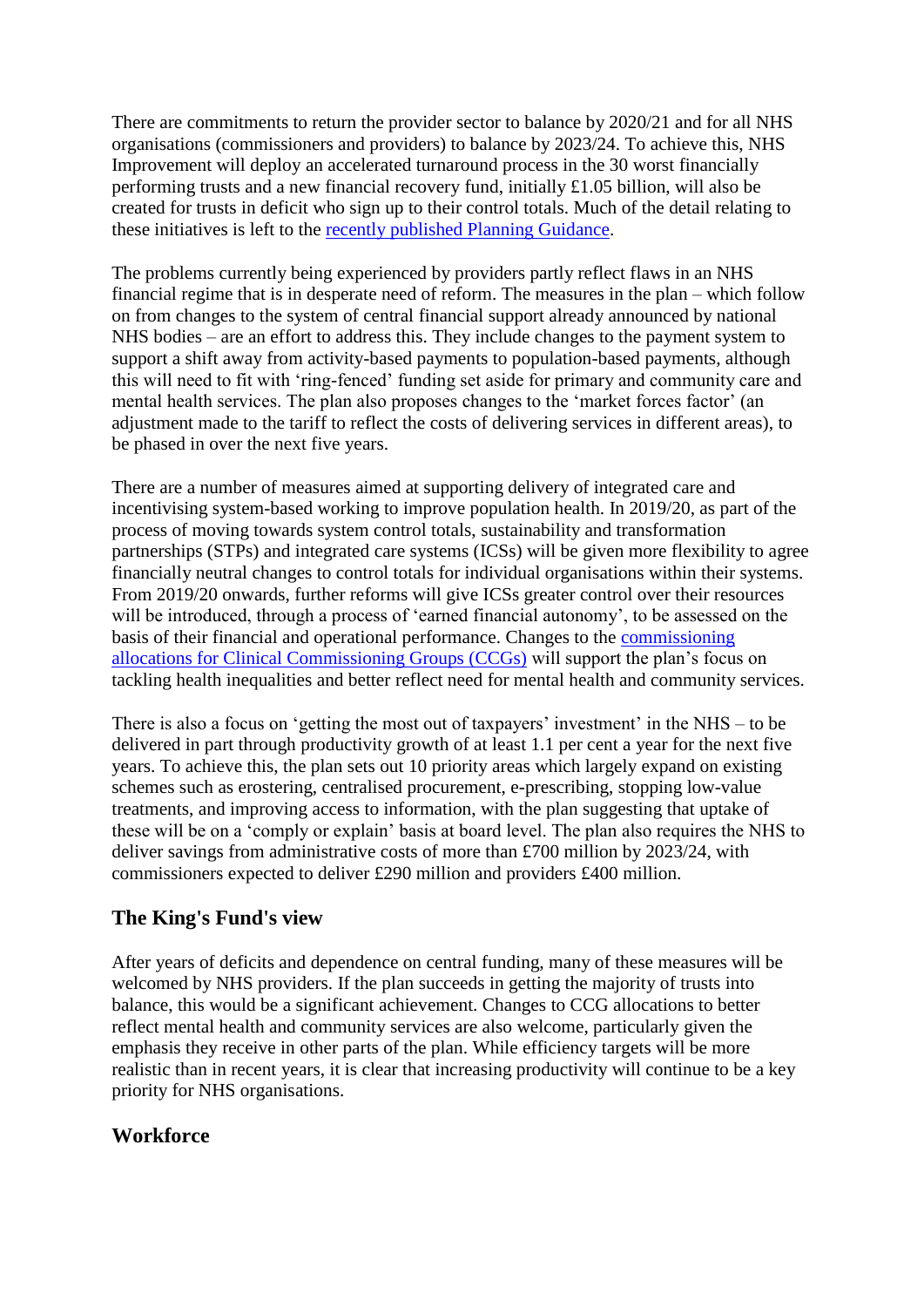Workforce shortages are currently the **biggest challenge facing the health service**. The plan explicitly recognises the scale of this challenge and sets out a number of specific measures to address it. However, many wider changes will not be finalised until after the 2019 Spending Review, when the budget for training, education and continuing professional development (CPD) is set. To inform these reforms, NHS Improvement, Health Education England and NHS England will establish a cross-sector national workforce group and publish a workforce implementation plan later in 2019.

For nursing, the aim is to reduce the vacancy rate from 11.6 per cent to 5 per cent by 2028. To achieve this, as well as the previously announced 25 per cent increase in nurse undergraduate placements, the plan commits to funding a 25 per cent increase in clinical nursing placements from 2019/20 and an increase of up to 50 per cent from 2020/21. More accessible routes into nursing will also be introduced, including a new online nursing degree linked to guaranteed clinical placements and continued investment to support an expansion of apprenticeships, with new nursing associates starting in 2019.

The plan reiterates the Department of Health and Social Care's commitment to increase medical school places from 6,000 to 7,500 per year and suggests that this figure could increase if further funding is provided in the Spending Review. There is also an ambition to shift the balance from specialised to generalist roles in line with the needs of patients with multiple long-term conditions. To support general practice, the intention is to continue to increase the number of other members of the primary care team, such as clinical pharmacists and physiotherapists, although much of the detail on this is again left to the forthcoming workforce implementation plan.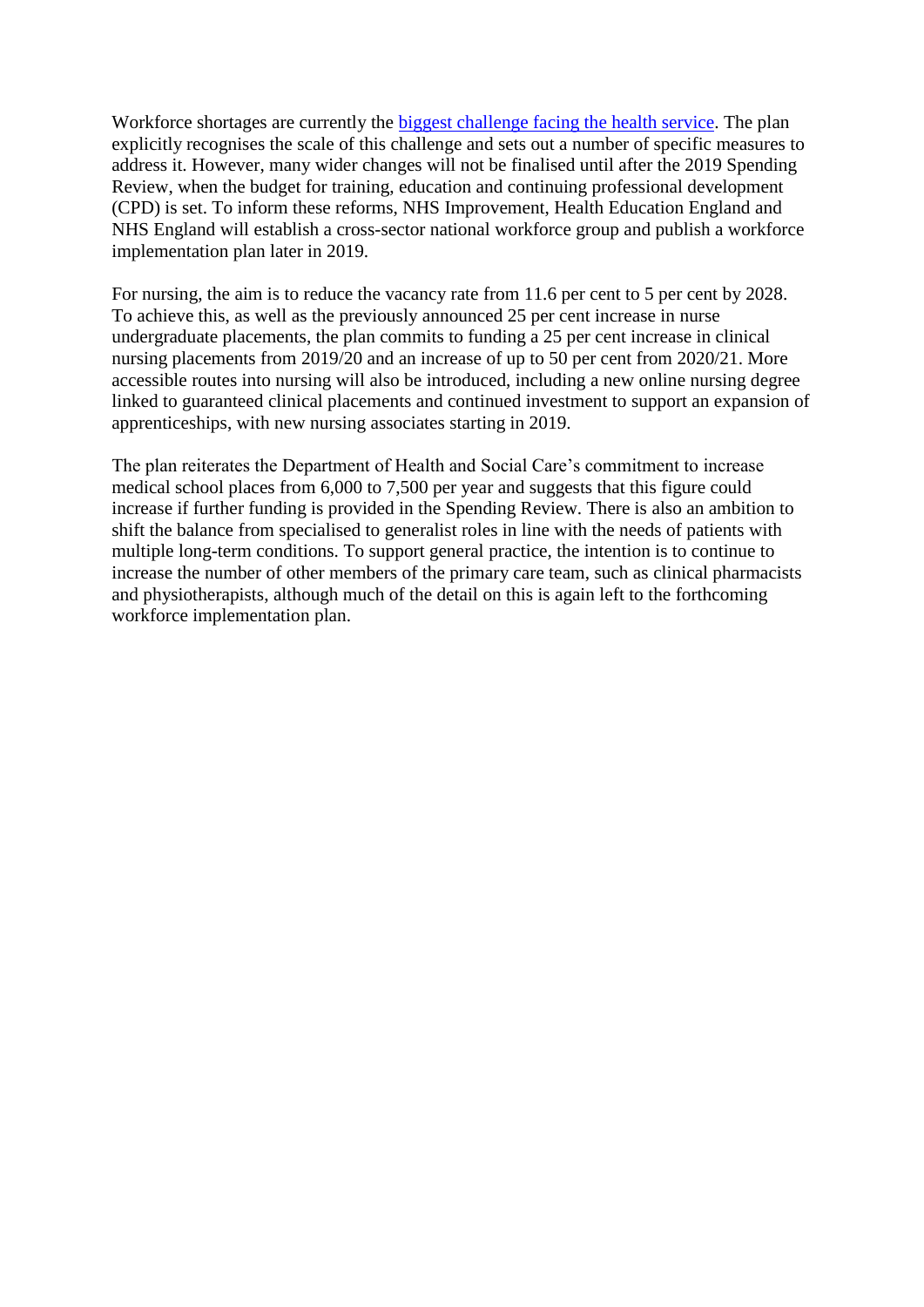

The plan outlines steps to address workforce shortages in the health service.

The plan sets a long-term ambition to train more staff domestically. In the meantime, it emphasises the need for a continued inflow of international recruits. The forthcoming workforce implementation plan will outline new national arrangements to support NHS organisations with overseas recruitment and explore the potential to expand the Medical Training Initiative. The ambition is to deliver a step change in the recruitment of international nurses, increasing the number recruited by 'several thousand' each year over the next five years.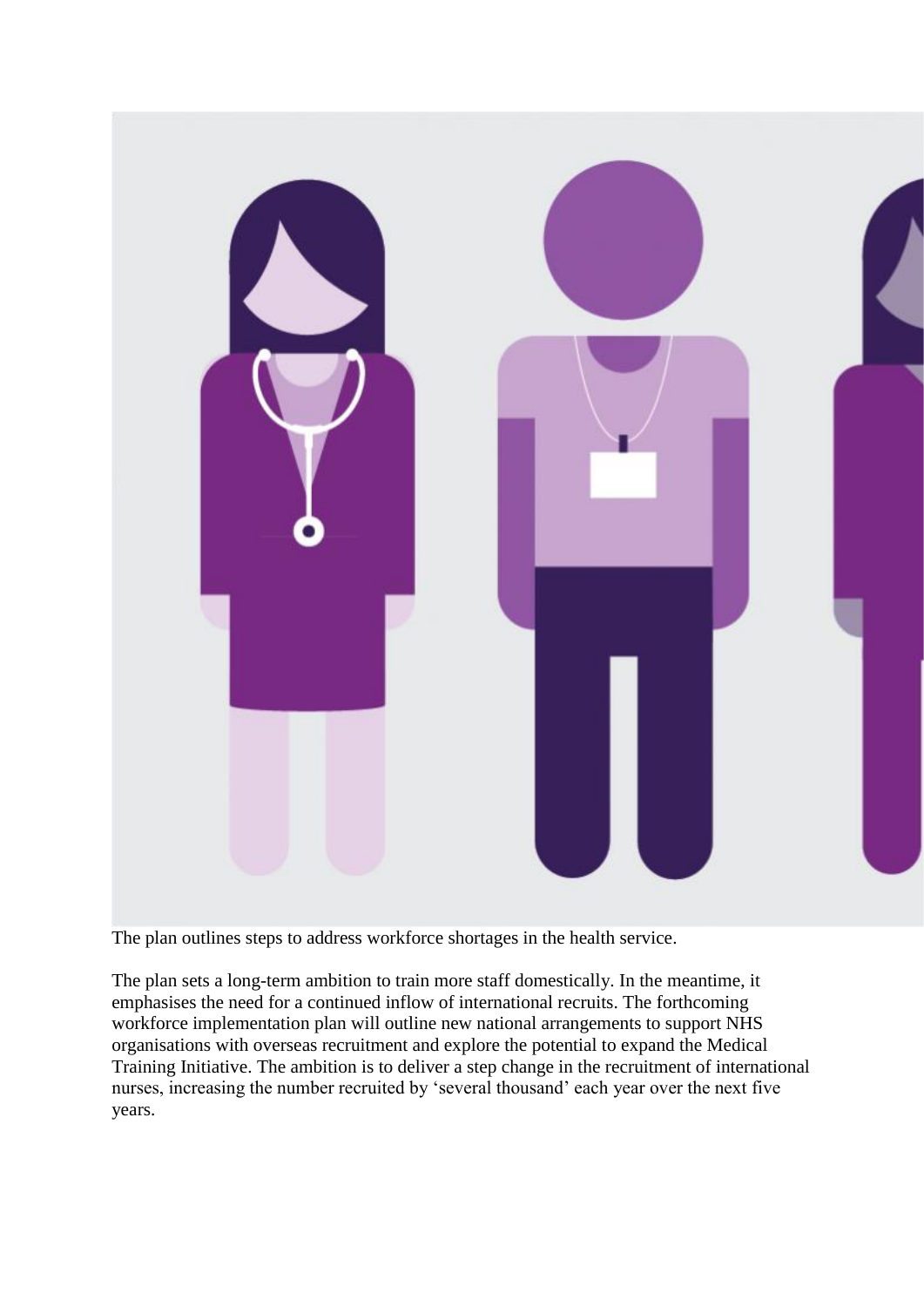The plan recognises the important role that volunteers play in the NHS, committing £2.3 million to Helpforce, which has been charged with scaling capacity for volunteering in the NHS.

#### **The King's Fund's view**

The plan correctly diagnoses the problem and the actions it proposes are the right ones. Most of these actions will take time to deliver and much is left to the new national workforce group and forthcoming workforce implementation plan to address. Some action will depend on other government decisions, for example, on the training budget, and the UK's future immigration policy. In the meantime, however, workforce shortages remain a key risk and the plan is a missed opportunity to have taken urgent action to address this – for example on international recruitment of nurses.

#### **Digital**

Digital technology underpins some of the plan's most ambitious patient-facing targets. The NHS app will act as a gateway for people to access services and information; by 2020/21, people will be able to use it to access their care plan and communications from health professionals. From 2024, patients will have a new 'right' to access digital primary care services (eg, online consultations), either via their existing practice or one of the emerging digital-first providers. By the end of the 10-year period covered by the plan, the vision is for people to be increasingly cared for and supported at home using remote monitoring (via wearable devices) and digital tools. Digital technology will also facilitate service transformation, including the [redesign of outpatient services](https://www.kingsfund.org.uk/publications/nhs-long-term-plan-explained#acute) and reorganisations of pathology and diagnostic imaging services.

To deliver 'digitally enabled care' as envisaged, the plan reiterates the previously stated ambition that all secondary care providers become 'fully digitised' by 2024 (a deadline that has slipped from the original target to be 'paperless' by 2020). This will involve NHS organisations putting in place electronic records and a range of other digital capabilities. The Global Digital Exemplars programme will admit new organisations and create models for technology adoption and a shared record through Local Health and Care Record Exemplars.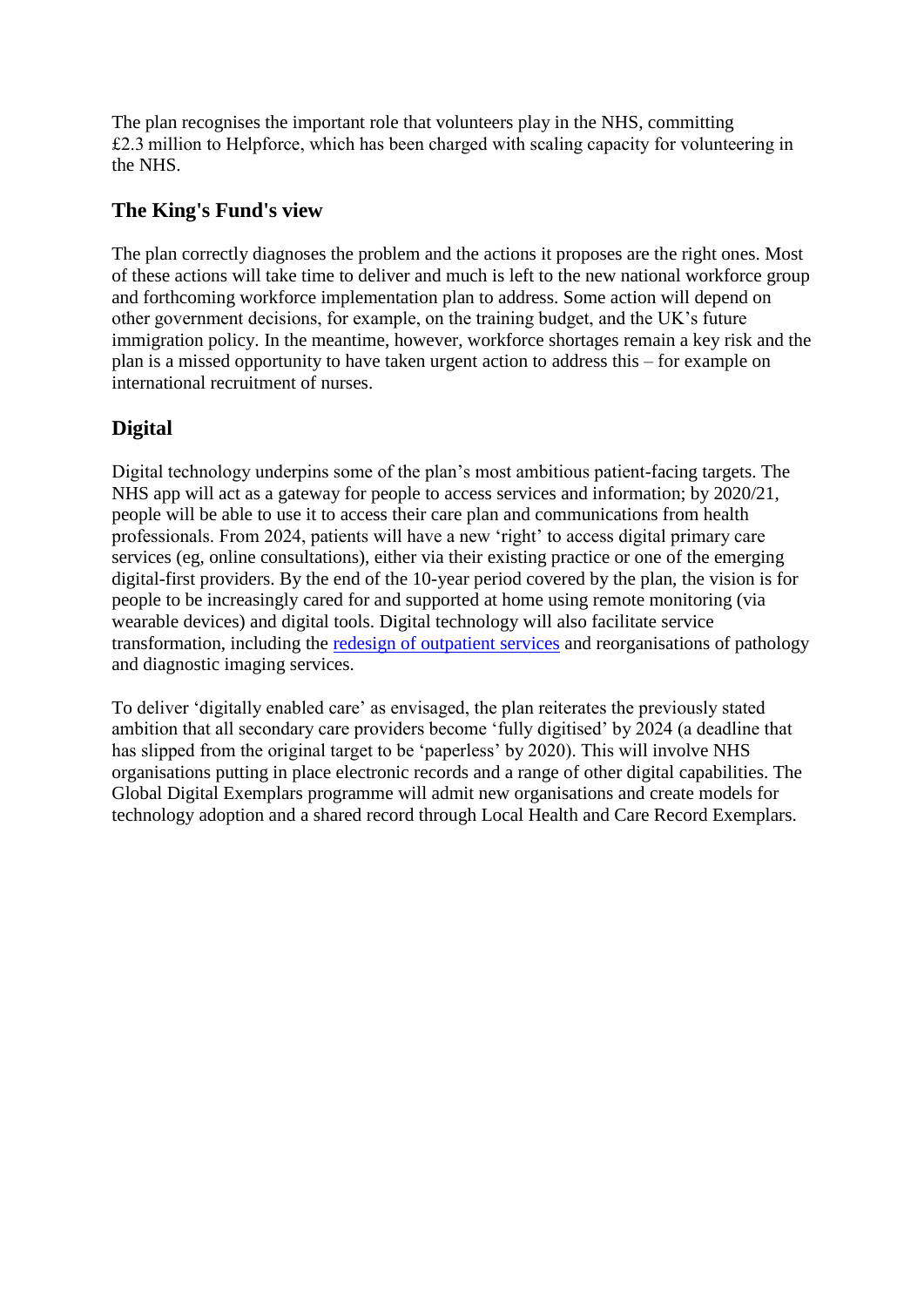

Digital technology underpins some of the plan's most ambitious patient-facing targets.

To facilitate these changes, a number of policies previously announced by the Secretary of State have now become firm commitments. For example, NHS organisations will be required to have a chief clinical information officer or chief information officer at board level by 2021/22. Similarly, to promote interoperability, there is now a commitment to introduce controls during 2019 to ensure that technology suppliers to the NHS comply with agreed standards.

#### **The King's Fund's view**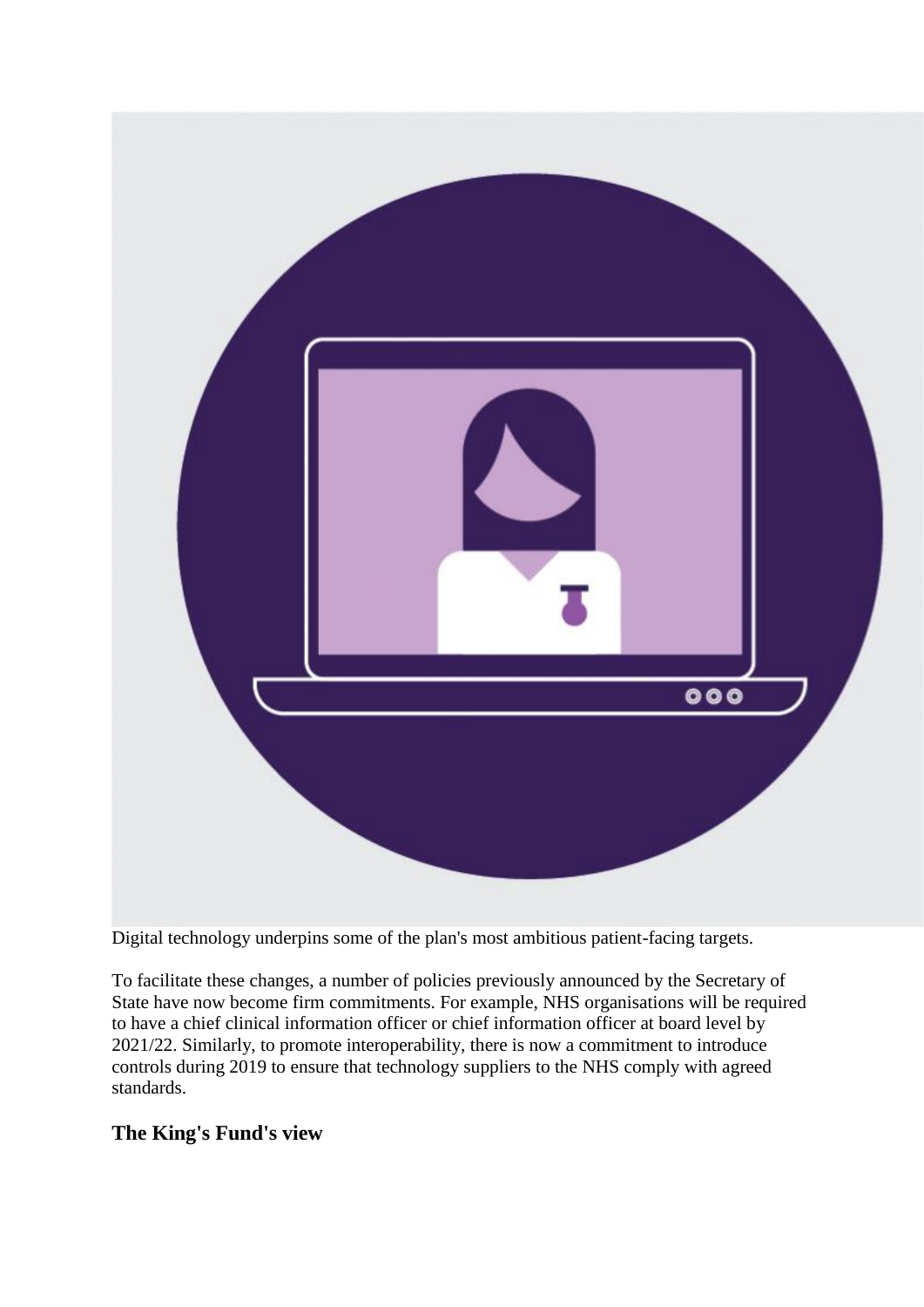Overall, the plan's commitments on digital and data largely confirm the existing direction of travel set in 2016 by the [Wachter Review](https://www.gov.uk/government/publications/using-information-technology-to-improve-the-nhs) and updated in 2018 by the [Future of Healthcare](https://www.gov.uk/government/publications/the-future-of-healthcare-our-vision-for-digital-data-and-technology-in-health-and-care/the-future-of-healthcare-our-vision-for-digital-data-and-technology-in-health-and-care)  [strategy.](https://www.gov.uk/government/publications/the-future-of-healthcare-our-vision-for-digital-data-and-technology-in-health-and-care/the-future-of-healthcare-our-vision-for-digital-data-and-technology-in-health-and-care) While ambitious, some of the timescales remain quite distant. However, there are some important risks to delivering on these commitments. First, delivery is dependent on additional funding given that the current technology funding settlement ends in 2021. Second – and as the plan itself acknowledges – it is dependent on digital infrastructure, such as mobile internet connectivity. Third, the workforce and patients alike need to be supported to use digital tools and understand and act on the data they generate (the Topol Review, due to be published early this year, is expected to include recommendations on the workforce elements of this).

#### **Leadership and support for staff**

The plan acknowledges that the ability of the NHS to deliver high-quality care and meet the complex challenges it faces will depend on 'great leadership' at all levels of the health and care system. While the vision is for leadership that is both compassionate and diverse, its current assessment is that, while this is present in some parts of the NHS, it is 'not yet commonplace'.

To build these capabilities, national NHS bodies commit to a range of actions to better support leaders, including doing more themselves to model the style of leadership they wish to see elsewhere in the system, and developing a new 'NHS leadership code' that will enshrine expected cultural values and behaviours. Once established, the national workforce group will also consider a range of options to improve the NHS leadership pipeline, including expanding the NHS graduate management training scheme and the potential for a professional registration scheme for senior NHS leaders. All of these actions will build on existing recommendations in the national strategic framework, [Developing people –](https://improvement.nhs.uk/resources/developing-people-improving-care/) [improving care.](https://improvement.nhs.uk/resources/developing-people-improving-care/)

The plan also says more will be done to develop and embed cultures of compassion, inclusion and collaboration across the NHS. Specific actions include programmes and interventions to ensure a more diverse leadership cadre, a focus on increasing staff understanding of improvement knowledge and skills, and new pledges to better support senior leaders (including improving the approach to assurance and performance management). NHS England will also extend the work of the Workforce Race Equality Standard, funding it to 2025. As part of this, every NHS organisation will set a target for black, Asian and minority ethnic (BAME) representation across its leadership team and workforce by 2021/22, aiming to ensure that senior teams more closely represent the diversity of the communities they serve.

More broadly, the plan commits to do more to support current staff, including increasing investment in CPD (although this will depend on the outcome of the Spending Review), taking steps to promote flexibility and career development, and tackling bullying and harassment. The forthcoming workforce implementation plan will provide details of a 'new deal' for frontline staff.

#### **The King's Fund's view**

If implemented in full, these measures should contribute to a better leadership culture, with more support for leaders and a stronger pipeline of leaders for the future. We can also expect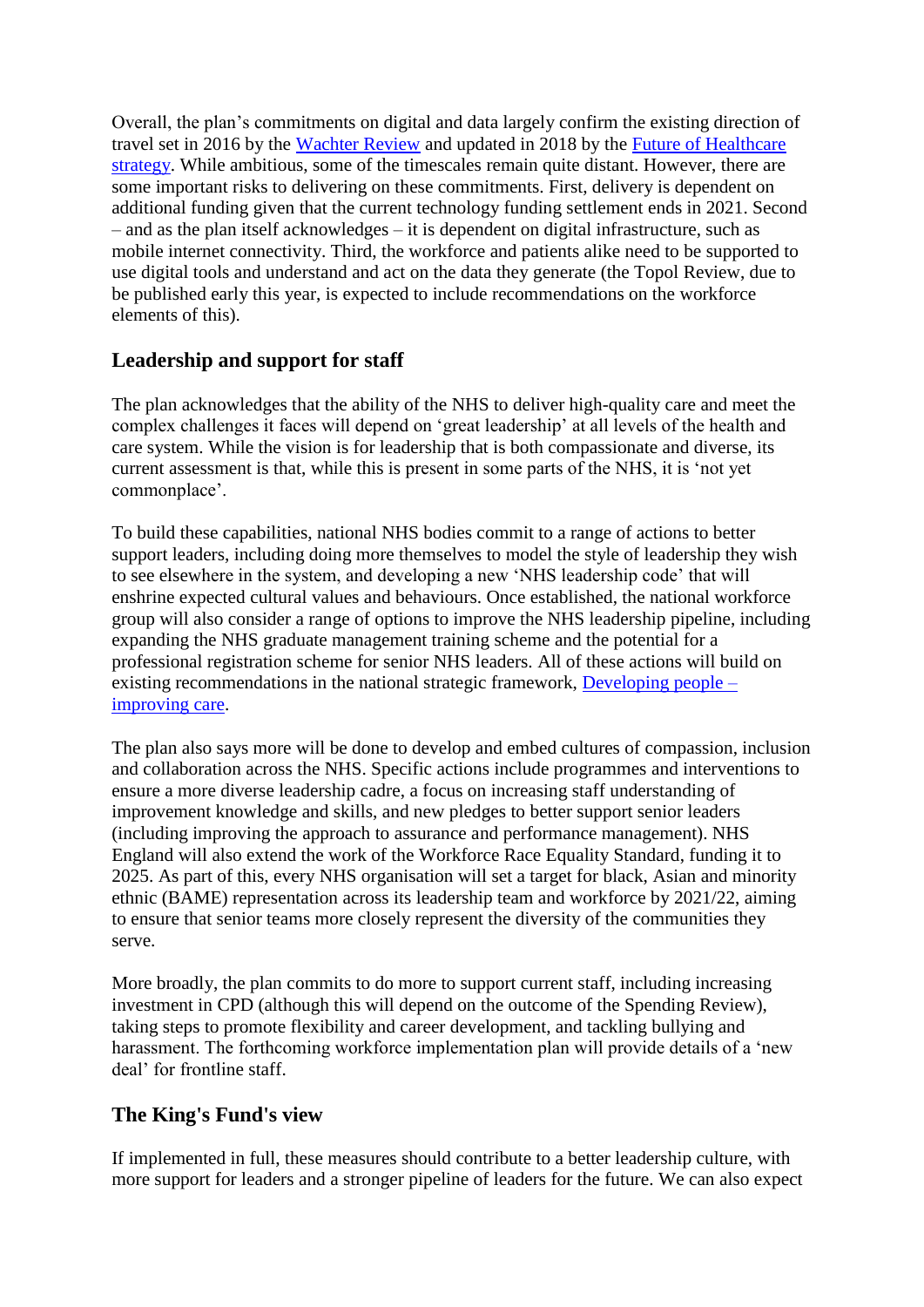to see other benefits; evidence and experience from high-performing health systems demonstrates that having these capabilities enables teams to deliver better patient care and value for money while also delivering continuous improvements to population health. However, with [leadership vacancies currently widespread,](https://www.kingsfund.org.uk/node/93114) shifting the culture to where it needs to be will take time, along with investment and relentless commitment from leaders at every level of the system in their everyday practice. National NHS bodies will need to rapidly adopt new leadership approaches to support this – though these are not yet in evidence in the style and tone of the planning guidance.

# **System priorities**

#### **Role of patients and carers**

The long-term plan calls for a 'fundamental shift' in the way that the NHS works alongside patients and individuals. Highlighting the need to create genuine partnerships between professionals and patients, it commits to training staff to be able to have conversations that help people make the decisions that are right for them. There is also a commitment to increasing support for people to manage their own health, beginning in areas such as diabetes prevention and management. This forms part of a broader cultural change, moving towards what we have described as ['shared responsibility for health'](https://www.kingsfund.org.uk/publications/shared-responsibility-health).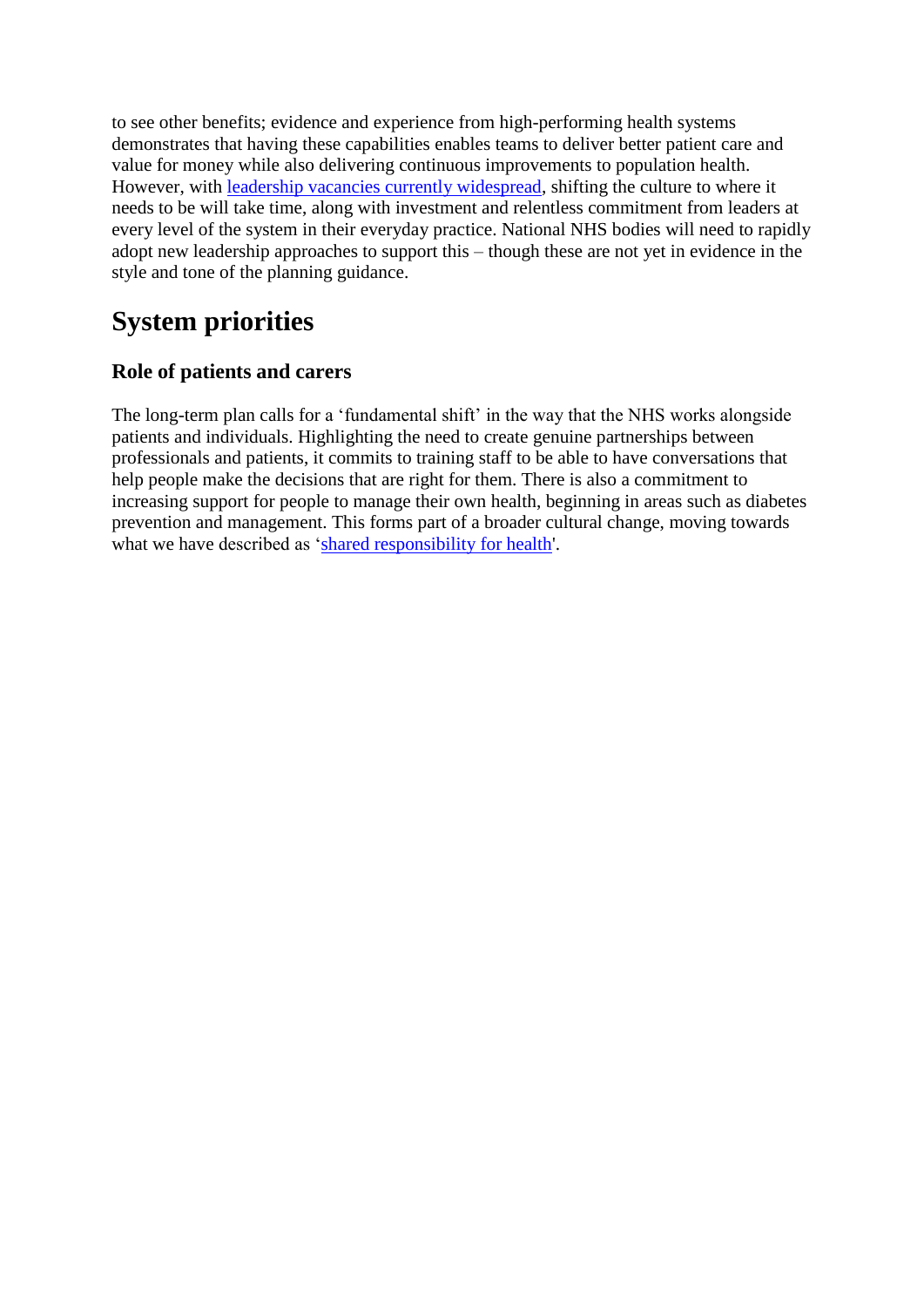# Professionals and services

The plan includes a commitment to increasing support for people to manage their own health and highlights the need to create genuine partnerships between professionals and patients.

As part of this shift, the plan focuses on personalisation. There is a commitment to rolling out the NHS comprehensive model of personalised care (which brings together 6 programmes aimed at supporting a whole population, person-centred approach), so that it reaches 2.5 million people by 2023/24, with an ambition to double that figure within a decade. Referrals to social prescribing schemes will increase, broadening the range of support available, and the roll-out of personal health budgets will be accelerated, so that these are in place for up to 200,000 people by 2023/24.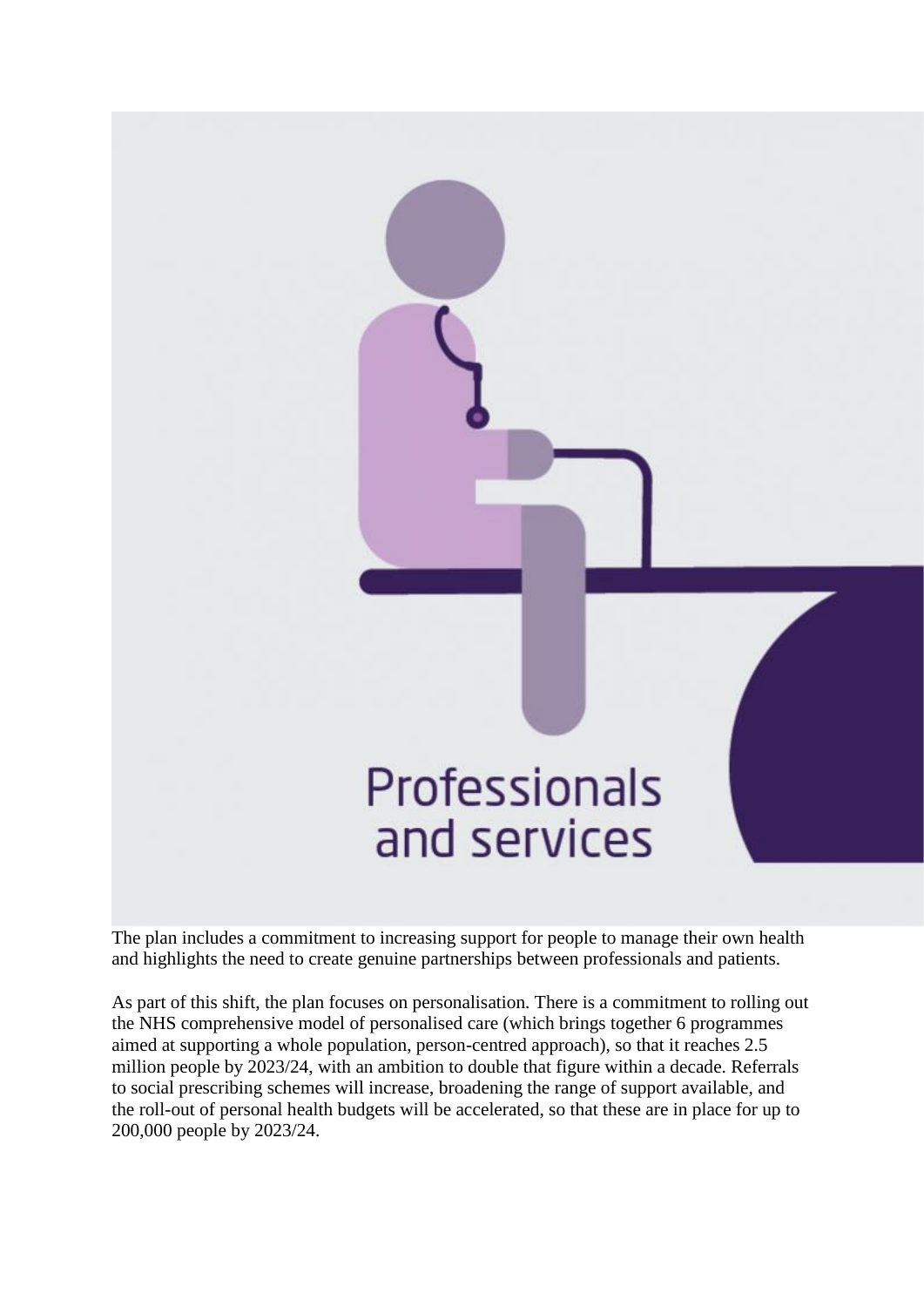The plan also includes a welcome focus on supporting carers. This includes introducing quality markers for primary care, highlighting best practice in identifying carers and providing them with appropriate support. It also encourages the national roll-out of carer's passports, which enable staff to identify someone as a carer and involve them in the patient's care and promises a more proactive approach to supporting young carers.

#### **The King's Fund's view**

These actions signal a welcome move away from one-size-fits-all approaches towards more tailored support for individuals based on what matters to them. As the plan acknowledges, this cannot be done in isolation and the NHS will need to work closely with partners, especially local government and the voluntary sector. The training for professionals is a significant step forward and should draw on the expertise of patient leaders. Work in this area should encourage bottom-up approaches that empower staff and connect the service with communities. The welcome focus on shared responsibility, rather than personal responsibility, needs to be accompanied by a renewed focus on supporting people to make healthy choices and more government action through taxation and regulation, as well as wider action on the social determinants of health. While the plan includes several commitments aimed at involving people in their own care, it says disappointingly little about patient and public engagement in shaping health services or the role of communities in health.

#### **Integrated care and population health**

The plan confirms the shift towards integrated care and place-based systems which has been a defining feature of recent NHS policy. ICSs will be the main mechanism for achieving this – the plan says that ICSs will cover all areas of England by April 2021 – and will increasingly focus on population health.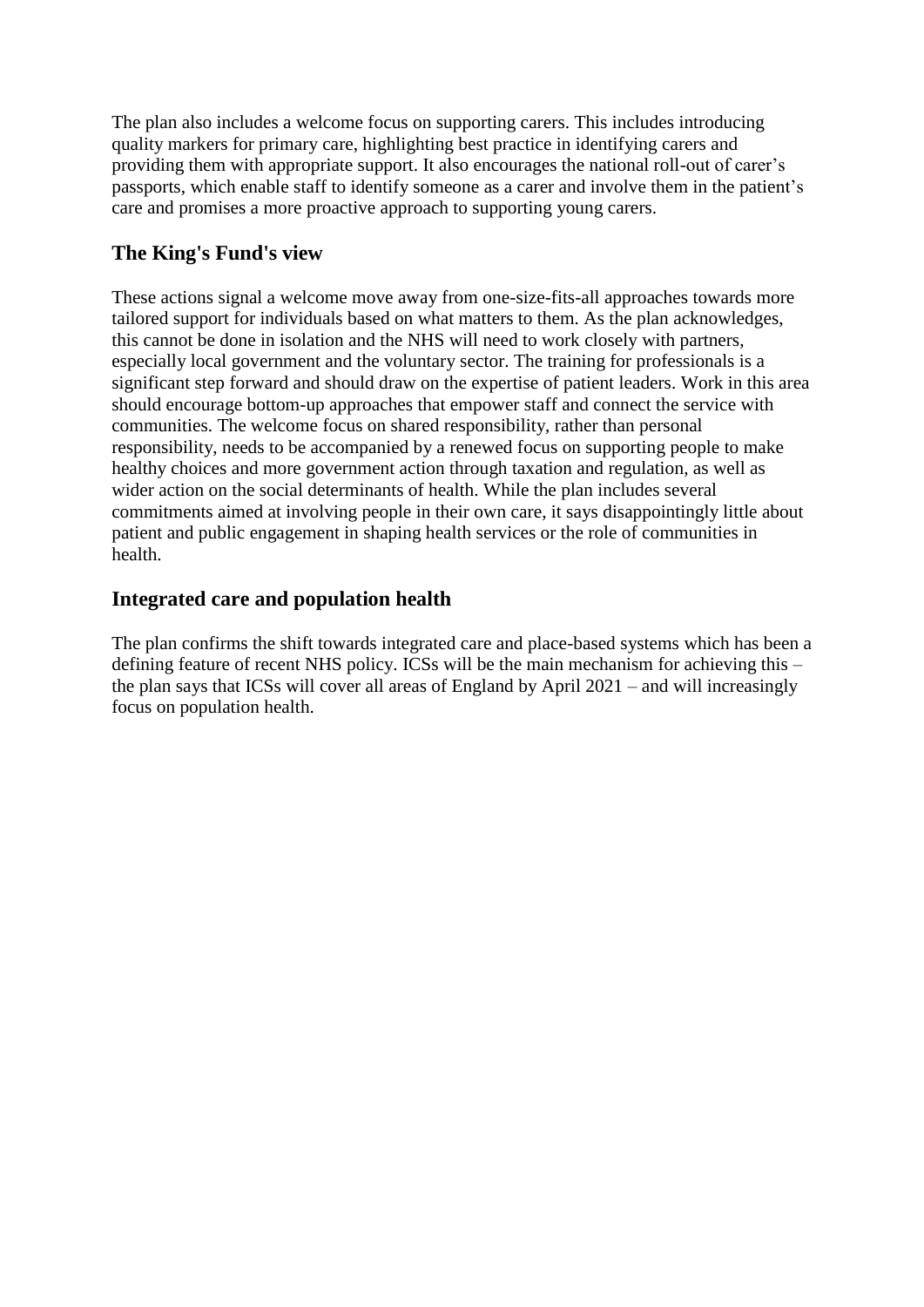

The plan confirms the shift towards integrated care and place-based systems, with an increasing focus on population health.

The plan outlines several core requirements for ICSs (such as the establishment of a partnership board comprising representatives from across the system) but stops short of setting out a detailed blueprint for their size or structure. Systems will be required to 'streamline' commissioning arrangements, which will 'typically involve' a single CCG across each ICS. It also recognises that NHS organisations will need to work in partnership with local authorities, the voluntary sector and other local partners to improve population health.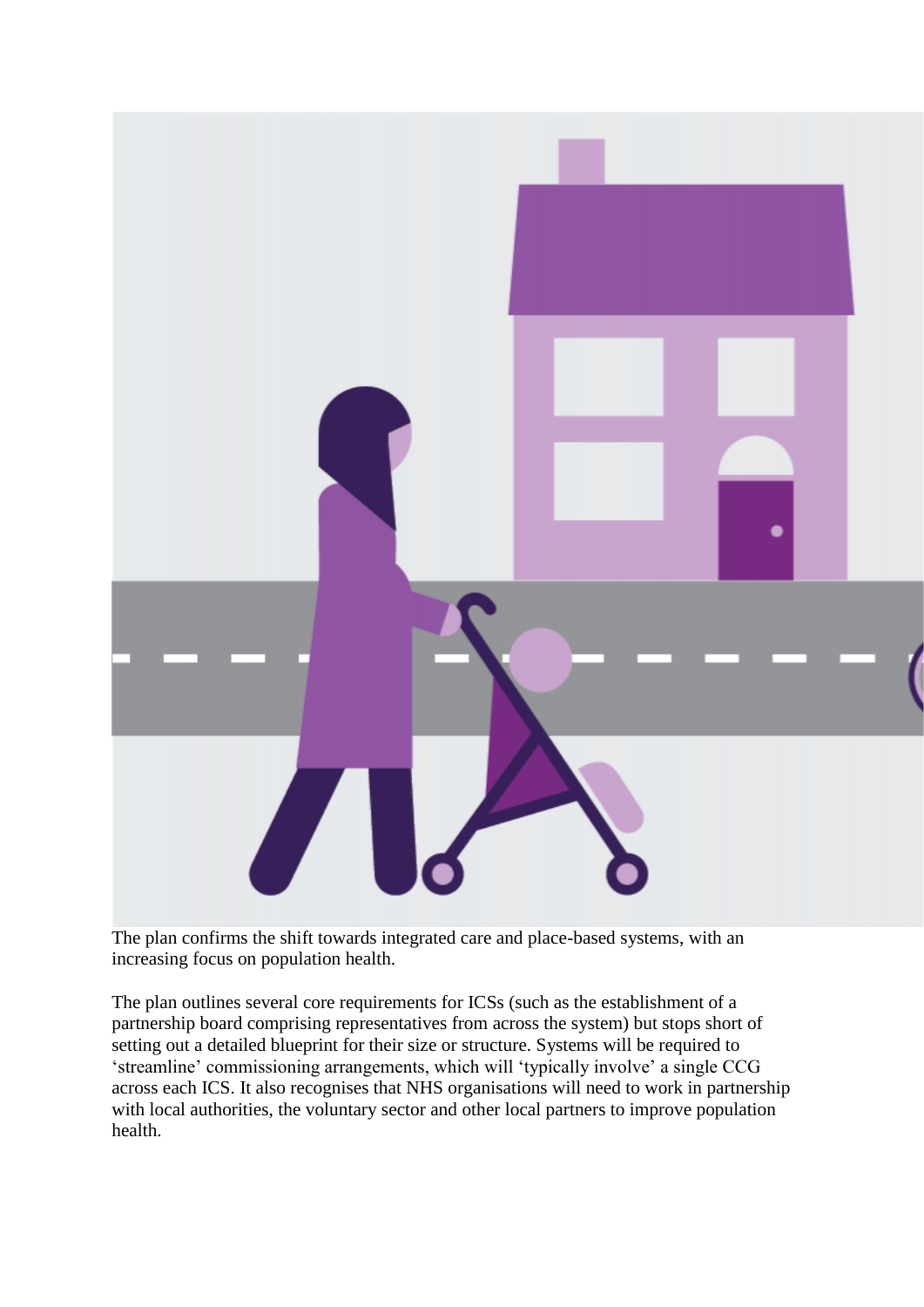From 2019, population health management tools will be rolled out, enabling ICSs to identify groups at risk of adverse health outcomes and inequalities and to plan services accordingly. ICSs will also be supported by changes to [funding flows and performance frameworks.](https://www.kingsfund.org.uk/publications/nhs-long-term-plan-explained#finance) A new ICS accountability and performance framework will consolidate local performance measures and a new integration index will measure patient and public views about local service integration. Existing approaches to bringing together health and social care budgets are also encouraged, with an expectation that the social care Green Paper will set out further proposals. There will also be a review of the Better Care Fund.

The move towards a more interconnected NHS will be supported by a 'duty to collaborate' on providers and commissioners, while NHS England and NHS Improvement will continue efforts to streamline their functions. The plan suggests that progress can continue to be made within the current legislative framework but also puts forward a list of potential legislative changes that would accelerate progress, in response to requests from the Health and Social Care Select Committee and the government. The proposed changes include allowing joint decision-making between providers and commissioners and reducing the role of competition in the NHS.

#### **The King's Fund's view**

Taken together, these commitments signal a welcome continuation of the direction of travel set out in the Forward View, with ICSs playing an increasingly important role in planning and managing services. National NHS bodies have not been overly prescriptive and the plan leaves welcome flexibility for local sensitivity in implementing ICSs, as well as commitments to support areas that are further behind. While the plan stops short of providing the comprehensive [vision for population health we have argued for](https://www.kingsfund.org.uk/publications/vision-population-health) and the role of local authorities is underplayed, the increasing focus on population health is welcome. To avoid the difficulties associated with STPs, ICSs will need to prioritise engagement with local partners, including local authorities and the voluntary sector, and involve patients and communities. With changes to legislation unlikely to take place in the short term, the immediate priority for ICSs will be to continue making as much progress as possible within the existing legislative framework.

#### **Prevention and health inequalities**

The plan signals a clear focus on prevention, recognising that the NHS can take important action to 'complement' – but not replace – the role of local authorities and the contribution of government, communities, industry and individuals. A 'renewed' NHS prevention programme will focus on maximising the role of the NHS in influencing behaviour change, guided by the top five risk factors identified by the *[Global burden of disease study](https://www.thelancet.com/journals/lancet/article/PIIS0140-6736(18)32207-4/fulltext)*: smoking, poor diet, high blood pressure, obesity, and alcohol and drug use.

Commitments include the provision of alcohol care teams in a quarter of hospitals with the highest rate of alcohol dependence-related admissions, and a promise that by 2023/24, NHSfunded tobacco treatment services will be offered to all smokers admitted to hospital. There are also plans to introduce new programmes for specific diseases and conditions, and to scale up existing ones. For example, the number of places on the Diabetes Prevention Programme will double over the next five years. Acknowledging the contribution the NHS can make to action on air pollution, the plan also commits to reducing the mileage and air pollutant emissions from the NHS fleet by 20 per cent by 2023/24.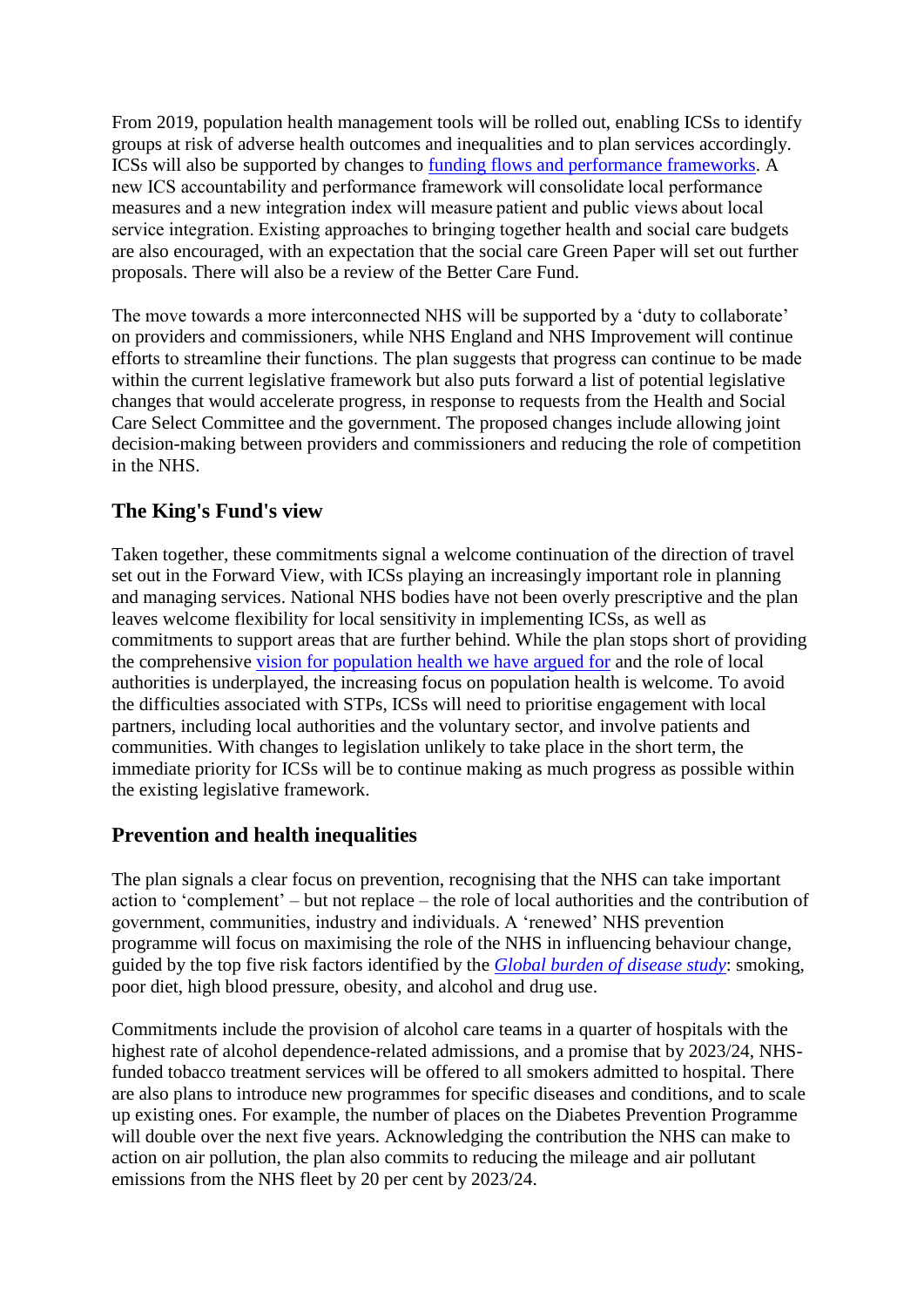ICSs will have a key role in helping to deliver these programmes and in working with local authorities, the voluntary sector and other local partners to improve population health and tackle the wider determinants of ill health. Significantly, the plan indicates that the NHS and government will consider whether the NHS should have a 'stronger role' in commissioning sexual health services, health visitors and school nurses (currently commissioned by local government). Spending in these areas is not covered by the plan as it is routed through local authorities.

#### **Health inequalities**

The plan commits to a 'more concerted and systematic approach to reducing health inequalities', with a promise that action on inequalities will be central to everything that the NHS does. To support this ambition and to ensure that local plans and national programmes are focused on reducing inequalities, specific, measurable goals will be set. Local areas will need to set out how they will achieve this, drawing on a menu of evidence-based interventions developed by NHS England, Public Health England and others. Changes to [commissioning allocations for CCGs](https://www.england.nhs.uk/allocations/) will ensure that a higher share of funding is targeted at areas with high inequalities and a review of the inequalities adjustment to funding formulae will be undertaken.

The plan includes specific goals for particular groups – for example, greater continuity of midwife care for black, Asian and minority ethnic women and women from deprived groups; an increase in physical health checks for people with severe mental health. The plan also identifies £30 million worth of investment in meeting the needs of rough sleepers and ensuring better access to specialist mental health support.

#### **The King's Fund's view**

The focus on prevention is welcome, although the challenge will be to turn rhetoric into reality, given the poor track record of following through on previous good intentions. In addition to the key role the NHS has to play, progress will depend on action from local and central government. The first test of this will come with the Spending Review, and whether the government reverses the damaging cuts made to the public health budget. While the new prevention initiatives are welcome, the focus on single diseases and behaviours fails to recognise that health conditions (in the form of multi-morbidities) and unhealthy behaviours tend to cluster together and are closely linked to health inequalities. The plan pushes health inequalities firmly up the agenda. The commitment to establishing specific goals for reducing inequalities, which focus on the NHS's role in this, is particularly welcome. Broader progress on health inequalities will again depend on wider government action and the strength of local partnership-working.

## **Implementation**

Further detail on how the commitments in the long-term plan will be implemented will be set out in a national implementation framework, due to be published in spring 2019. However, there are a number of other plans and reviews will have an impact on how the plan is implemented. These include the following: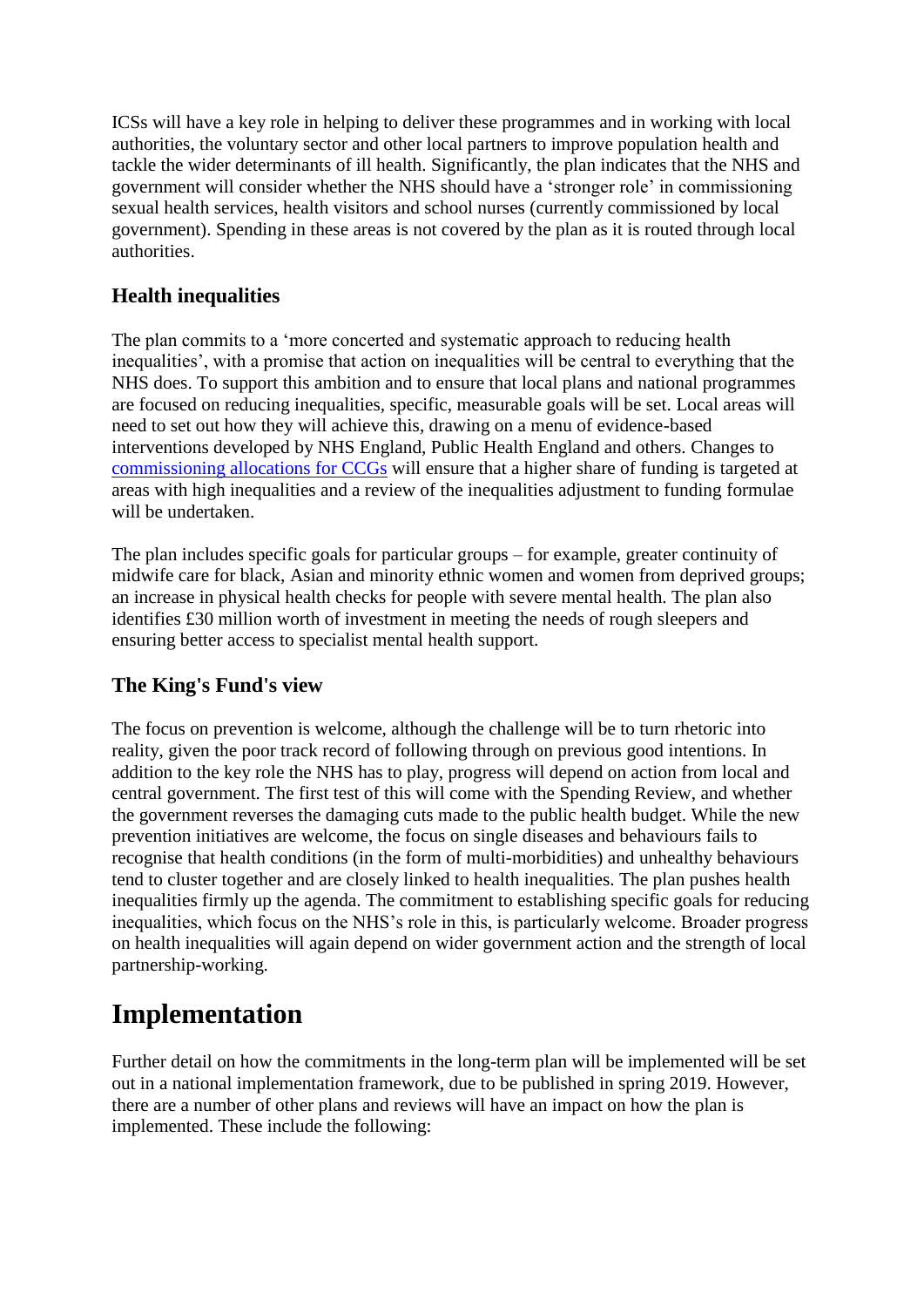- a clinical review of standards setting out expectations on operational performance, including a review of waiting time targets, due to be published in spring 2019
- a workforce implementation plan, overseen by a cross-sector national workforce group, due to be published later in 2019
- a review of the Better Care Fund, due to be completed in early 2019.

The Spending Review will outline funding for areas of NHS spending not covered by the plan such as workforce training and capital investment, as well as for social care and local authority-funded public health services. The social care Green Paper is expected to set out options for social care funding and proposals for health and social care integration. The prevention Green Paper, also expected in 2019, will focus on delivering the vision for prevention published in November 2018.

The plan is intended to provide a 'framework for local planning' over the next five years. Local areas have received indicative financial allocations for 2019/20 to 2023/24 and, in the short term, will be expected to develop plans for implementing the long-term plan's commitments in 2019/20, a transitional year, as well as developing five-year system plans by the autumn. These plans will be 'brought together in a detailed national implementation programme' in the autumn of 2019.

## **Reflecting on the plan**

Overall, the long-term plan amounts to an ambitious set of commitments within the constraints of the funding available. It is firmly focused on the future, rather than simply shoring up current models of care, and sets the right direction for the NHS by focusing on delivering joined-up, personalised, preventive care, and expanding primary and community services.

#### **The plan signals both evolution and revolution**

In many respects, the plan signals continuity rather than change. The focus on ICSs and expanding new models of care builds on the agenda set by the Forward View. Many of the chosen clinical priorities, including mental health and primary and community services, have also been singled out for attention in recent years. This reflects a constancy of purpose that has often been missing in health policy and should allow the NHS to build on recent progress.

Although the level of detail in the plan is variable, it differs from the Forward View by focusing more on delivery and implementation. There are measures to accelerate progress towards integrated care, for example by aligning regulation and providing funding for primary and community care. It signals a shift in gear from the bottom-up, iterative approach that followed the Forward View, while retaining a balance between national prescription and local autonomy. However, there is now no doubt that the NHS is moving rapidly away from the focus on organisational autonomy and competition that characterised the Lansley reforms.

There are some notable omissions from the plan. Multi-morbidity is barely mentioned despite the growing number of people living with multiple long-term conditions. In contrast to the Forward View, the plan is relatively silent on how the NHS will work with communities and engage patients and the public in shaping services. Also significant is the absence of any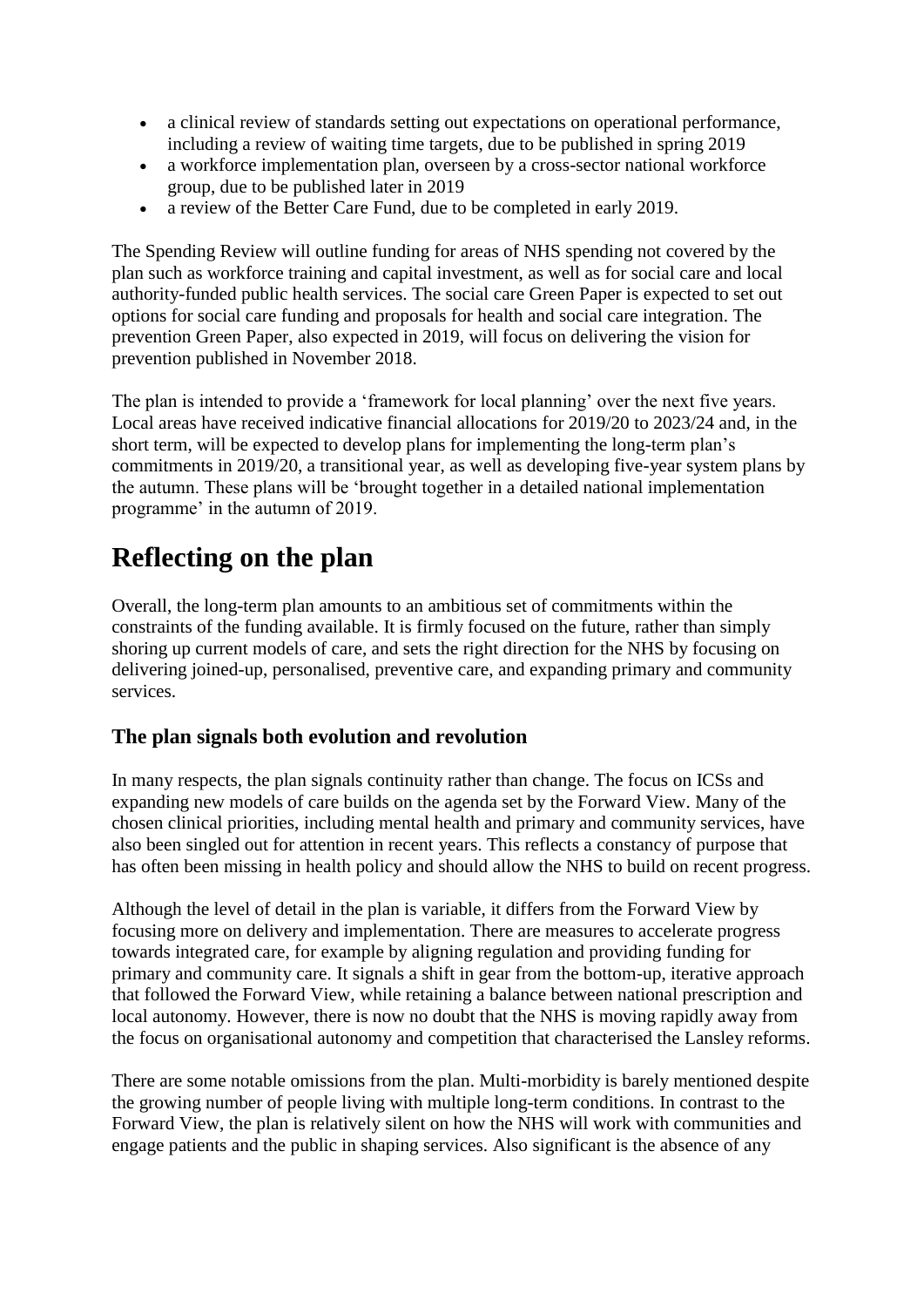commitments to current waiting time targets - these are on hold until the clinical review of standards is published later in the year.

#### **If delivered, the plan could make a positive difference to patients**

The ambition to deliver more personalised, joined-up and proactive care – if it can be delivered – could make a significant difference to patients and change how they interact with health services. Potential benefits include: fewer handoffs and referrals for patients receiving care in the community; more NHS support for people in care homes; better access to services spanning mental health, general practice and community crisis response teams; fewer trips to outpatient appointments; more services and information available online; and more opportunities for people to make decisions about their own care.

By assuming that demand for acute services will continue to increase at roughly its current rate, the plan provides a welcome dose of realism and avoids the mistake made in predecessor plans of assuming that strengthening primary and community services will result in reduced demand for hospital care. Changes to acute services include significant reforms to urgent and emergency care, a major overhaul of outpatient services, more hospitals splitting services between hot and cold sites, further consolidation of stroke services and possible changes to service configurations if more hospitals take up the green light to merge. Taken together, this adds up to an ambitious agenda for change that could provide significant benefits for patients. Delivering it will require skilful leadership and a concerted effort to involve patients and communities.

#### **The plan seeks to balance national direction and local autonomy**

A consistent lesson from previous attempts at NHS reform is that central directives on their own often fail to deliver the improvements envisaged. To overcome this, the approach to delivering the plan balances national direction with local autonomy. National expectations are made clear and local systems will be accountable for contributing to national programmes on a 'comply or explain basis'. At the same time, the plan promises that local implementation will be led by clinicians and leaders who are directly accountable for patient care.

This means that much is riding on the ability of local systems to deliver. ICSs are singled out as being central to the delivery of the plan. However, their development is currently much more advanced in some areas than others, and even the most advanced systems are in their early stages. ICSs have no formal powers or accountabilities (the plan does not suggest any change to this) and progress is dependent on the willingness of individuals and strength of local relationships. There are also high expectations on primary care networks as the key mechanism for delivering the expansion in primary and community services outlined in the plan. However, these are a long way from existing in the form or on the scale envisaged. Providing support for ICSs and primary care networks and building local leadership capacity and capability should therefore be key priorities.

National bodies have an important role in removing barriers to local implementation. This is recognised in the plan and reflected, for example, in the commitment to align regulation through a new 'shared operating model' across NHS England and NHS Improvement, and the emphasis placed on the performance of systems as well as organisations. This will also need to be reflected in the behaviours of regulators on the ground. The potential changes to the legislative framework also seek to remove barriers and accelerate change but the prospect of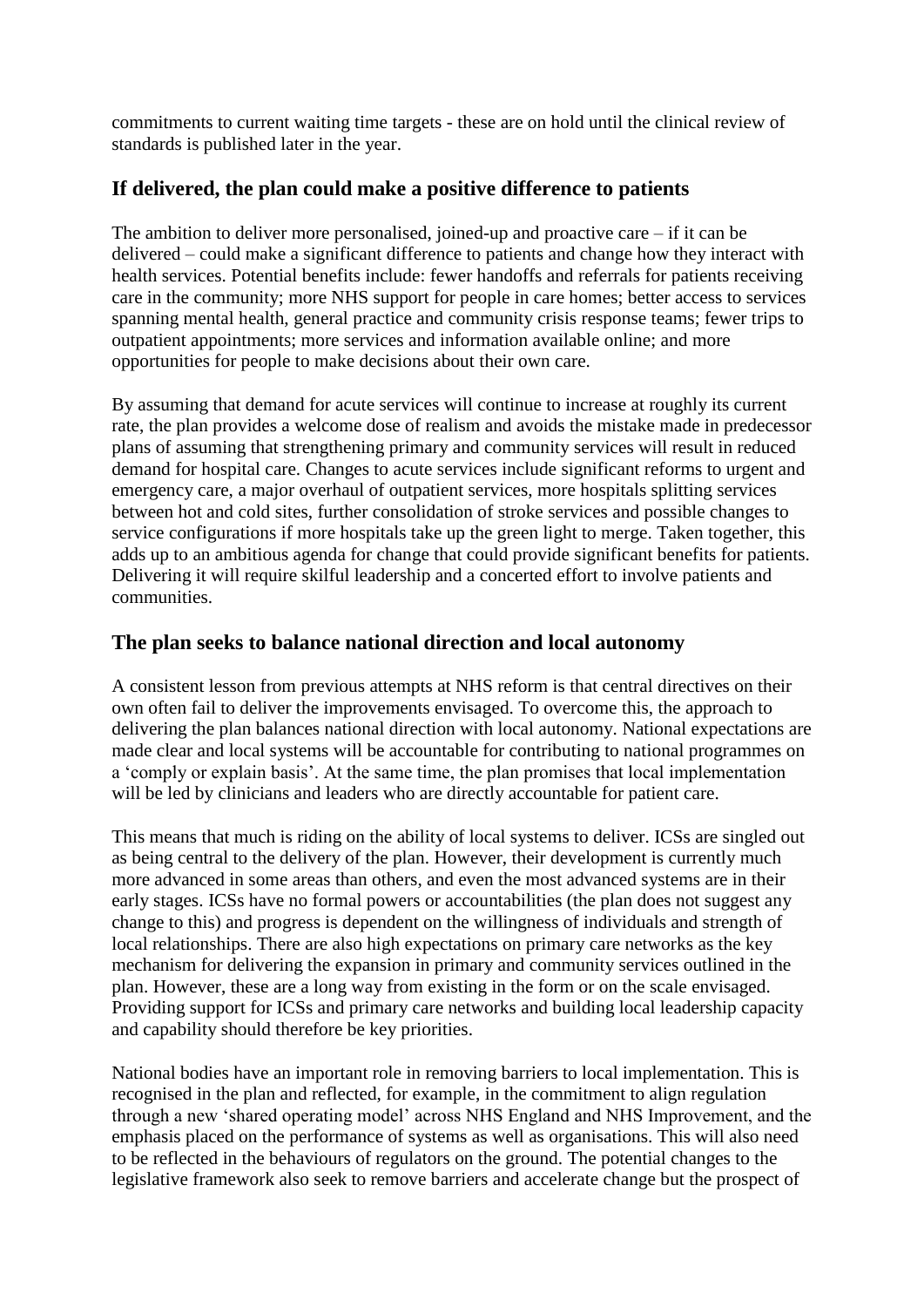parliament passing new legislation remains unlikely in the short term. In the meantime, the plan is right to stress that the immediate priority is to continue making progress within existing legislation.

#### **This is the NHS's plan but the NHS does not operate in isolation**

NHS leaders have done what was asked of them by delivering a forward-thinking plan that sets out how the NHS will spend the additional money promised by the government. It is essential to view the plan within this context, and to recognise its limitations. Critical interdependencies exist between the NHS and local government, wider public services and communities. A plan for the NHS cannot fully address this wider context, particularly when there is so much uncertainty about the future of social care and public health budgets are being cut.

The decision to delay publication of the social care Green Paper is a missed opportunity to tackle the issues facing and health and social care in a joined-up way. Delivery on many of the plan's flagship commitments will depend on closer integration between health and social care, but the plan says relatively little about how NHS bodies and local authorities will work together to achieve this. The plan highlights the importance of a well-functioning social care system and notes the government's commitment to ensure that decisions about social care funding do not impose any additional pressure on the NHS. However, the funding settlement for social care will not be known until the Spending Review later this year.

The commitment of the NHS to play its part in improving prevention and reducing health inequalities should be applauded but these aims cannot be achieved by the NHS in isolation. Partnerships between the NHS and local government will be key to delivering improvements in population health. ICSs should ensure that local authorities are equal partners and engage with the voluntary sector, patients and communities. Central government must also play its part by following through on the recent [vision for prevention](https://www.gov.uk/government/publications/prevention-is-better-than-cure-our-vision-to-help-you-live-well-for-longer) and using the forthcoming Green Paper on prevention to set out an ambitious agenda for improving the population's health. This should include reversing cuts to public health budgets and being bolder about using other mechanisms at their disposal including tax and regulation to drive improvements in population health.

#### **From planning to delivery**

The long-term plan marks a significant step forward in setting the NHS on a sustainable course for the next decade. The main challenge will be to translate this into delivery. Even with exceptional leadership and the continued commitment of staff, delivering the extensive list of commitments outlined in the plan is a daunting task.

While the funding settlement is a significant improvement on the constraints of recent years, it is not a panacea. The NHS will continue to face tough choices about how to prioritise resources. One of the most important of these decisions – what to do about recovering waiting times standards – has been postponed. Patients are likely to continue to face longer waits for treatment for the foreseeable future.

The greatest risk to delivery is workforce shortages. Put simply, the NHS will not be able to achieve its ambitions if it does not have the number and type of staff that it needs. Much is